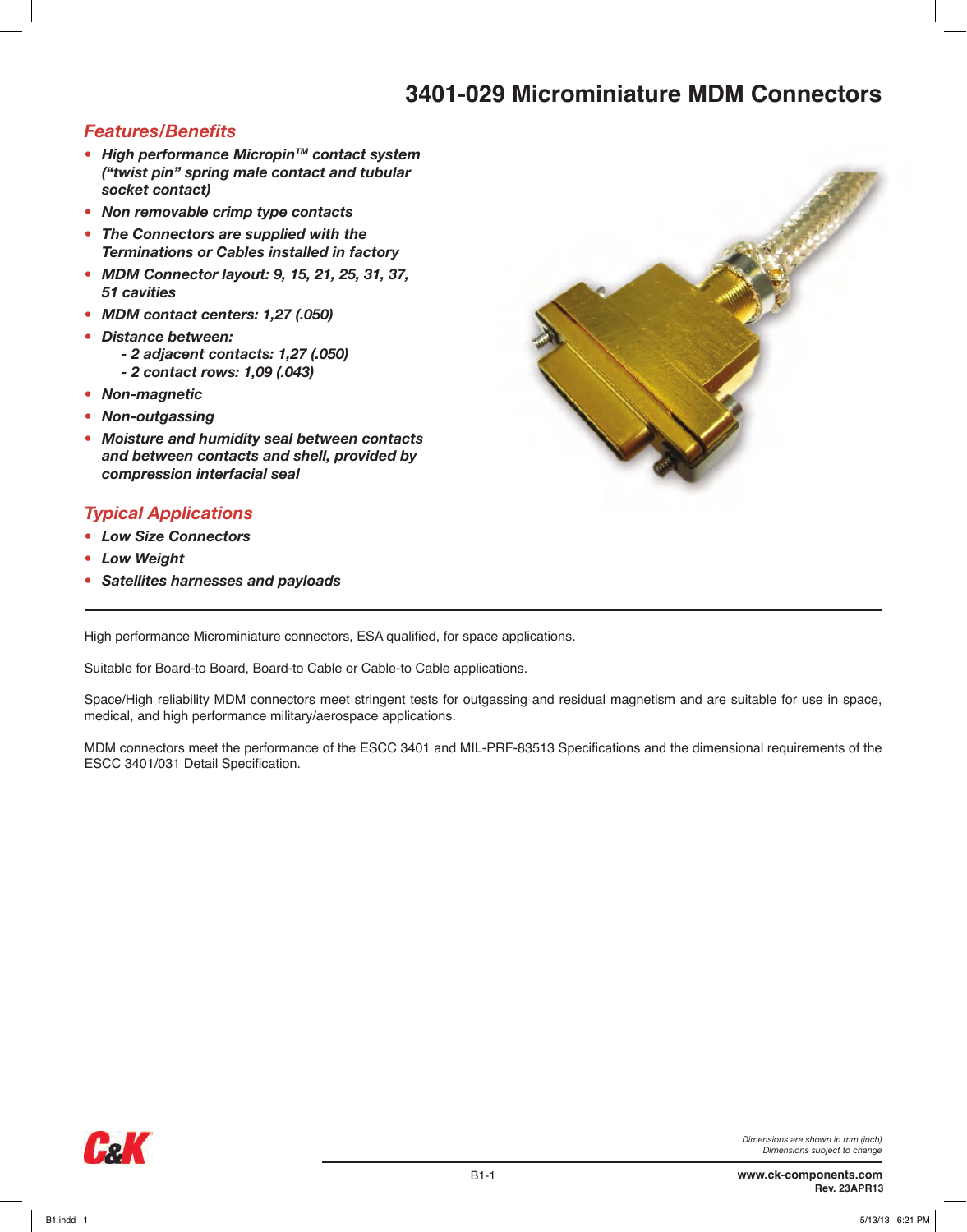### **How to order – ESA quality level**

Description (example): 340102901B 25PFR112F

|                                                                                                     | 3401029 | 01 | В | 25 | P | <b>FR112</b> | F |                                                                                        |
|-----------------------------------------------------------------------------------------------------|---------|----|---|----|---|--------------|---|----------------------------------------------------------------------------------------|
|                                                                                                     |         |    |   |    |   |              |   |                                                                                        |
| ESCC Detail Specification number J                                                                  |         |    |   |    |   |              |   | <b>Mounting</b><br>No code: No hardware                                                |
| Variant: Shell finish -<br>01: Electroless Nickel (Finish A174)<br>02: Gold over electroless Nickel |         |    |   |    |   |              |   | E: Captive Nut option<br>(Not available with FR136, FR136A, FR139 terminations)        |
| (Finish FR172)                                                                                      |         |    |   |    |   |              |   | F: Float Mount option<br>(Not available with FR136, FR136A, FR139 terminations)        |
| Testing Level -                                                                                     |         |    |   |    |   |              |   |                                                                                        |
| Level B (Standard: $B3 = LAT3$ )                                                                    |         |    |   |    |   |              |   | <b>Termination Type</b>                                                                |
| <b>Shell Size: Number of contacts -</b><br>9                                                        |         |    |   |    |   |              |   | FR112: Harness type, AWG26, length 508,00 (20.000),<br>cable 3901/013/02B              |
| 15<br>21                                                                                            |         |    |   |    |   |              |   | FR112A: Harness type, AWG26, length 508,00 (20.000),<br>cable 3901/002/56B             |
| 25<br>31<br>37                                                                                      |         |    |   |    |   |              |   | FR113: Harness type, AWG26, length 914,00 (36.000),<br>cable 3901/013/02B              |
| 51                                                                                                  |         |    |   |    |   |              |   | FR113A: Harness type, AWG26, length 914,00 (36.000),<br>cable 3901/002/56B             |
| <b>Contact Type -</b><br>P: Pin (Male contact)                                                      |         |    |   |    |   |              |   | FR123: Harness type, AWG26, length 4000,00 (157.480),<br>cable 3901/013/02B            |
| S: Socket (Female contact)                                                                          |         |    |   |    |   |              |   | FR123A: Harness type, AWG26, length 4000,00 (157.480),<br>cable 3901/002/56B           |
|                                                                                                     |         |    |   |    |   |              |   | FR114: Harness type, AWG28, length 508,00 (20.000),<br>cable 3901/013/01B              |
|                                                                                                     |         |    |   |    |   |              |   | FR114A: Harness type, AWG28, length 508,00 (20.000),<br>cable 3901/002/61B             |
|                                                                                                     |         |    |   |    |   |              |   | FR115: Harness type, AWG28, length 914,00 (36.000),<br>cable 3901/013/01B              |
|                                                                                                     |         |    |   |    |   |              |   | FR115A: Harness type, AWG28, length 914,00 (36.000),<br>cable 3901/002/61B             |
|                                                                                                     |         |    |   |    |   |              |   | FR116: Straight Pigtail Terminations, length 25,40 (1.000)                             |
|                                                                                                     |         |    |   |    |   |              |   | FR136: 90° bent PCB Terminations, length 4,50 (.177)                                   |
|                                                                                                     |         |    |   |    |   |              |   | FR136A: 90° bent PCB Terminations, Narrow profile,<br>length 3,50 (.138) - Size 9 only |
|                                                                                                     |         |    |   |    |   |              |   | FR139: Straight PCB Terminations,<br>length $4,50$ (.177) - Size 51 not available      |
|                                                                                                     |         |    |   |    |   |              |   |                                                                                        |

## **FR164: SOLDER CUP TYPE CONTACT – QUALITY LEVEL: ACCORDING TO ESA.**

Connectors supplied with dust caps (not available separately) Other configurations available on request, consult factory. CDRI with description MDM-115366-xxxx

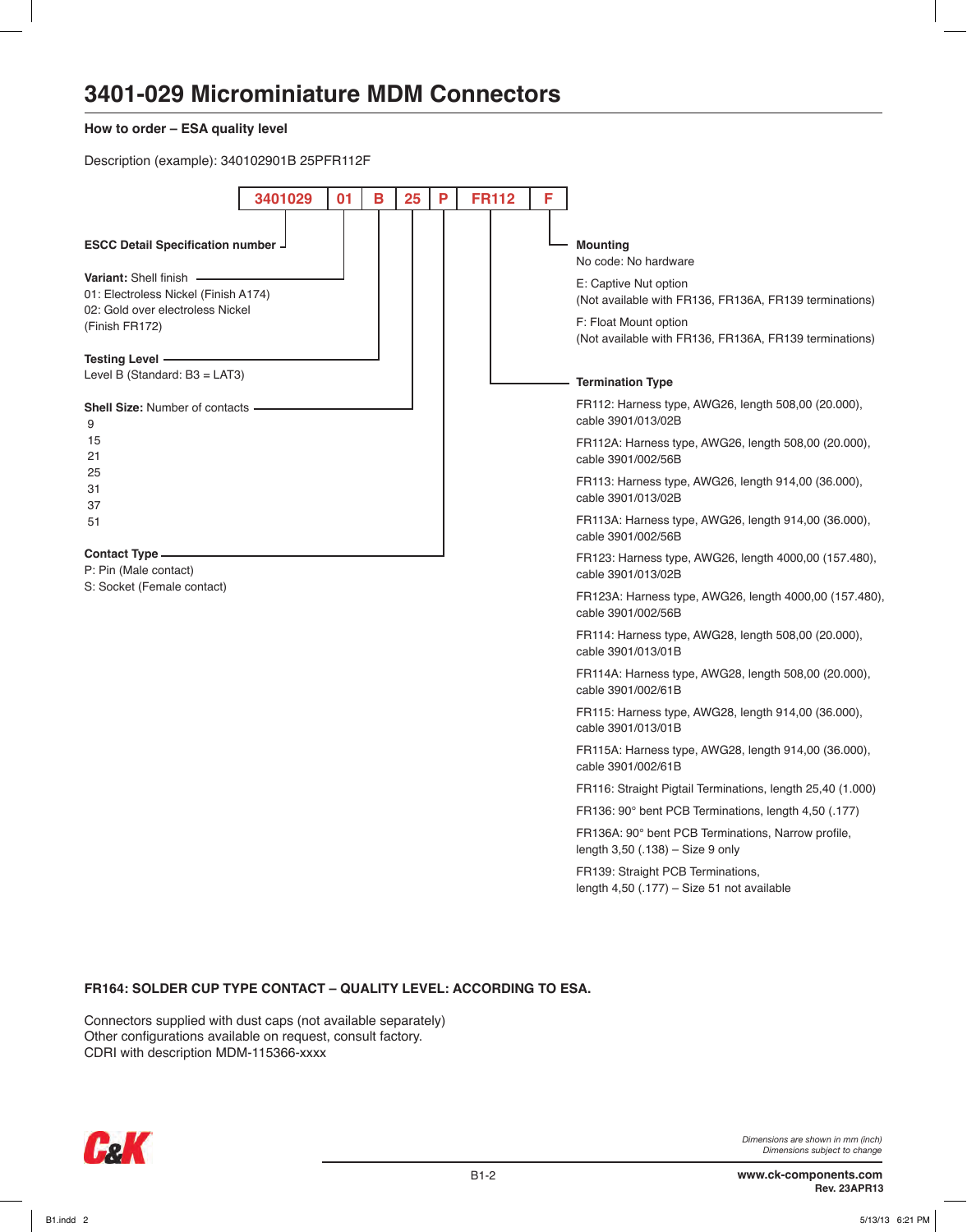#### **How to order – FR022 quality level**

Description (example): MDM-25PH038F-A174-FR022



Note:

Connectors supplied with dust caps (not available separately) Other configurations available on request, consult factory. CDRI with description MDM-115288-xxxx

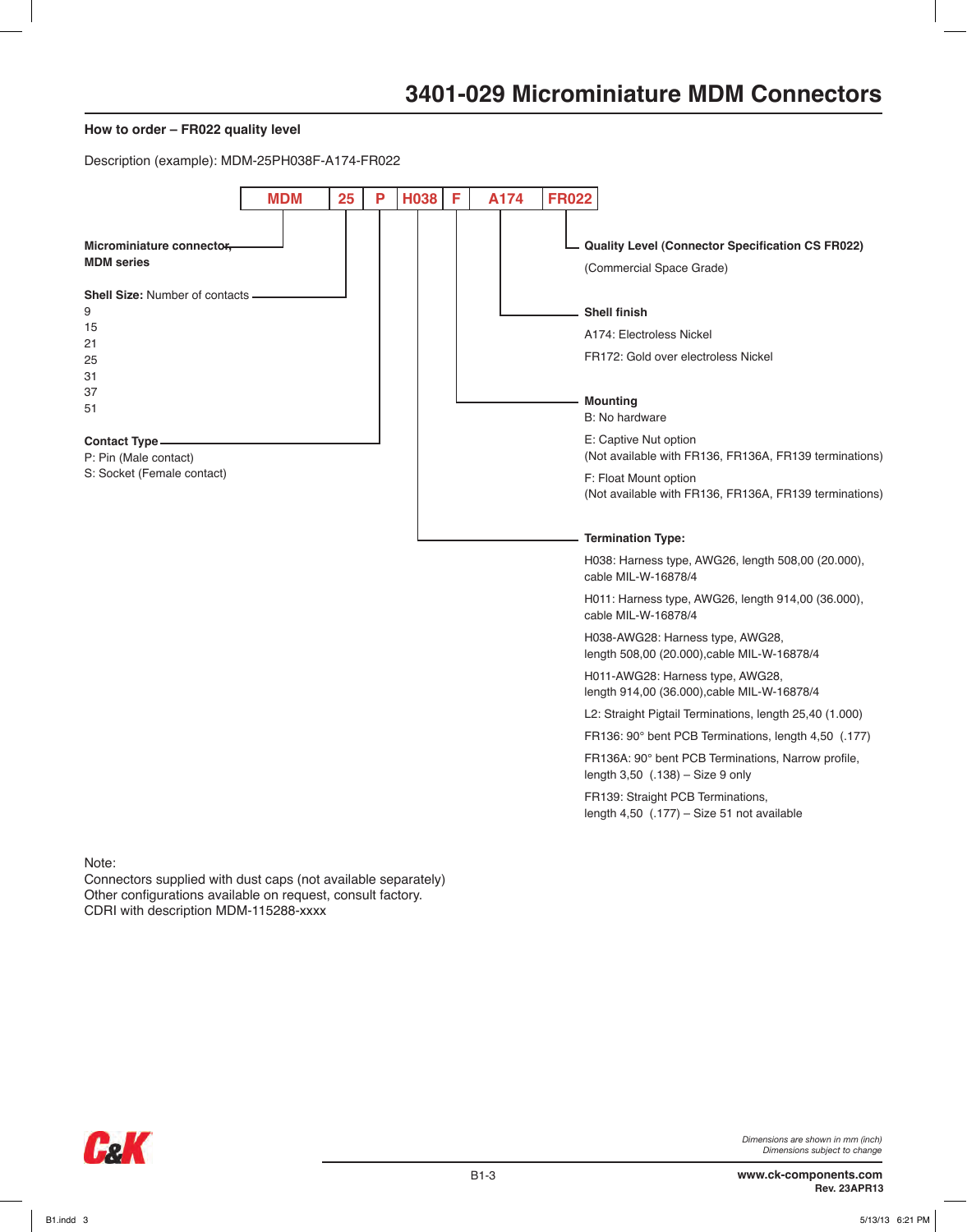## **Materials and Finishes**

| Shells                   | Aluminium alloy<br>Finish A174: 25,4 $\mu$ m min. (1000 $\mu$ in min.) electroless Nickel over Copper underlay<br>Finish FR172: 2,54 $\mu$ m min. (100 $\mu$ in min.) Gold over 25,4 $\mu$ m min. (1000 $\mu$ in min.) electroless Nickel |
|--------------------------|-------------------------------------------------------------------------------------------------------------------------------------------------------------------------------------------------------------------------------------------|
| Insulators               | LCP (Liquid Crystal Polymer) thermoplastic material, UL 94-V0, glass-filled, black color                                                                                                                                                  |
| Female contacts          | Copper alloy / Finish: 1,27 $\mu$ m (50 $\mu$ in) min. Gold over Copper underlay                                                                                                                                                          |
| Male contacts            | Copper alloy / Finish: 1,27 $\mu$ m (50 $\mu$ in) min. Gold over Copper underlay                                                                                                                                                          |
| <b>MDM PCB Housings</b>  | Diallylphtalate thermoset material, UL 94-VO, glass-filled, dark green color                                                                                                                                                              |
| <b>Interfacial Seals</b> | Fluorosilicone elastomere, pink color                                                                                                                                                                                                     |
| <b>Screwlocks</b>        | Stainless Steel type 303, passivated                                                                                                                                                                                                      |
| Accessories              | Stainless Steel type 303, passivated                                                                                                                                                                                                      |
| Dust Caps                | Polyethylene thermoplastic material, transparent pink color                                                                                                                                                                               |
| Encapsulant              | Epoxy                                                                                                                                                                                                                                     |
| Uninsulated rigid Wire   | Copper / Finish: 1,27 $\mu$ m (50 $\mu$ in) min. Gold over 2,54 (100 $\mu$ in) min. Silver underlay                                                                                                                                       |
| ESCC 3901/013 Cables     | Copper alloy / Finish 2,00 $\mu$ m (79 $\mu$ in) min. Silver / Extruded PTFE Insulation                                                                                                                                                   |
| ESCC 3901/002 Cables     | Copper alloy / Finish 2,00 $\mu$ m (79 $\mu$ in) min. Silver / Wrapped Polyimide tape Insulation                                                                                                                                          |
| MIL-W-16878/4 Cables     | Copper alloy / Finish Silver coating / Extruded PTFE Insulation                                                                                                                                                                           |

#### **Quality Levels**

### **ESA Quality Level.**

The Dole plant (France) is qualified by ESA for the supply of Microminiature connectors Type MDM, according to the ESCC Generic Specification N° 3401, and to the applicable ESCC Detail Specifications n° 3401/029 (MDM Connectors), 3401/041 (Connector Savers) and 3401/032 (Accessories).

First qualification obtained in 1986 (renewed every 2 years). Qualification certificate: 140 (MDM).

Applications: Flight equipments, satellites, launchers (ESA requirements).

## **FR022 Quality Level.**

#### "Commercial Space Grade".

C&K Connector Specification CS FR022, amendment to the ESCC Generic Specification n° 3401, for low cost products manufactured:

- in the same ESA qualified site
- through the same manufacturing and control processes
- with the same piece parts (except for the cables: MIL-W-16878/4 instead of ESCC 3901)
- with lighter controls, documentation and traceability

Applications: Engineering models, ground equipments, testing, some flight equipments (no need for high requirements).

The connectors and accessories, supplied according to these 2 quality levels, are totally compatible, interchangeable, and intermateable, as they are manufactured with the same piece parts (except for the cables), in the same ESA qualified site.

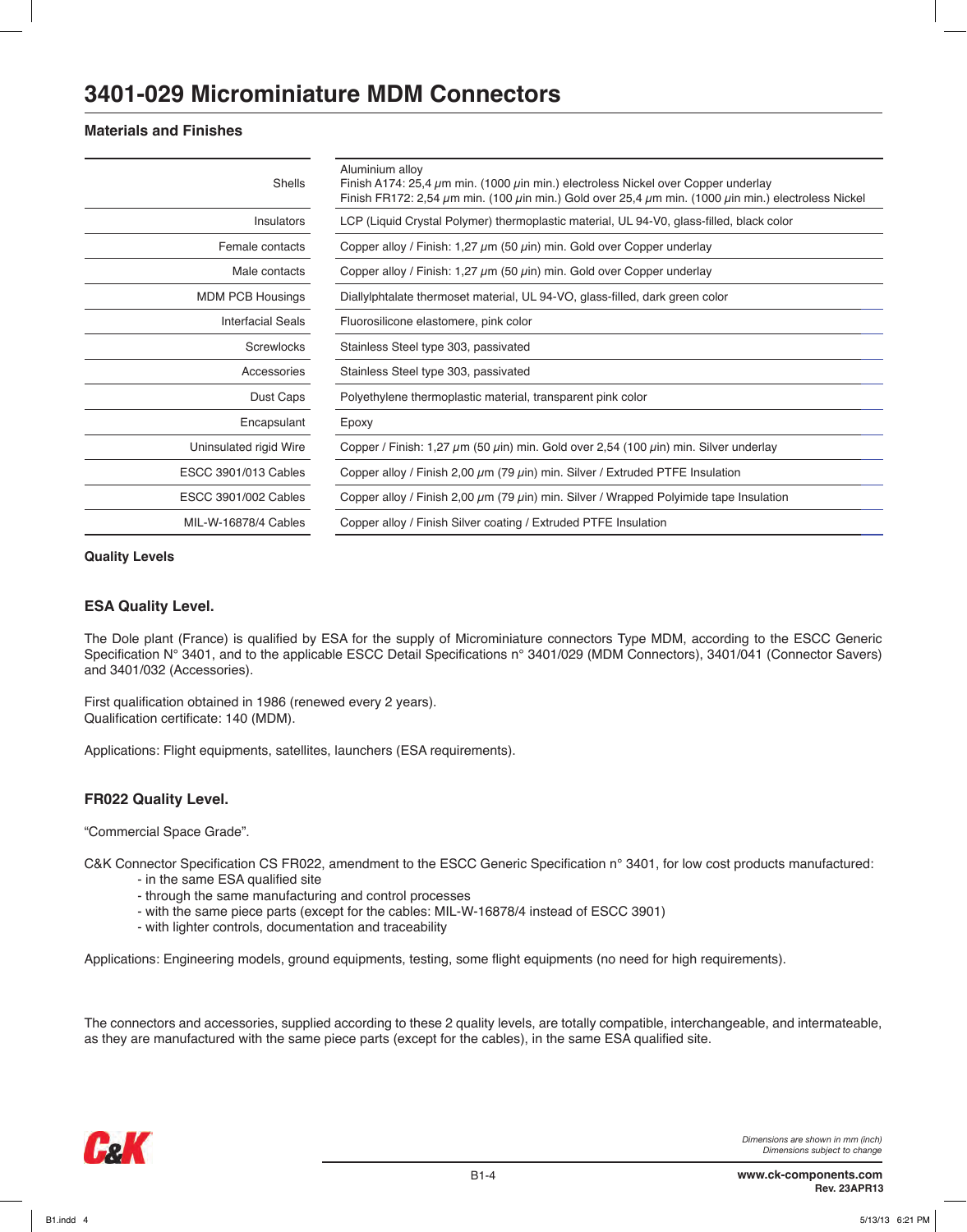### **Performance Specifications**

| Operating Temperature range                                        |                                                                                                                                                                                                                                                                                                                                                                                                                                                                                                                                                                                                                                          | -55°C / +125°C (-67°F / +257°F)                                                                 |                                         |                                                                                                                       |                                                                                                                                                    |                                                                                                                                             |                                                                                                                                    |  |
|--------------------------------------------------------------------|------------------------------------------------------------------------------------------------------------------------------------------------------------------------------------------------------------------------------------------------------------------------------------------------------------------------------------------------------------------------------------------------------------------------------------------------------------------------------------------------------------------------------------------------------------------------------------------------------------------------------------------|-------------------------------------------------------------------------------------------------|-----------------------------------------|-----------------------------------------------------------------------------------------------------------------------|----------------------------------------------------------------------------------------------------------------------------------------------------|---------------------------------------------------------------------------------------------------------------------------------------------|------------------------------------------------------------------------------------------------------------------------------------|--|
| Storage Temperature range                                          |                                                                                                                                                                                                                                                                                                                                                                                                                                                                                                                                                                                                                                          | -55°C / +125°C (-67°F / +257°F)                                                                 |                                         |                                                                                                                       |                                                                                                                                                    |                                                                                                                                             |                                                                                                                                    |  |
| <b>Working Voltage</b><br>(between contacts and contact and shell) | Sea level<br>150 Vrms                                                                                                                                                                                                                                                                                                                                                                                                                                                                                                                                                                                                                    | 33000 m (108240 feet) altitude<br>100 Vrms                                                      |                                         |                                                                                                                       |                                                                                                                                                    |                                                                                                                                             |                                                                                                                                    |  |
| <b>Rated Current</b>                                               | Solid uninsulated Wire<br>2,5 A max.                                                                                                                                                                                                                                                                                                                                                                                                                                                                                                                                                                                                     | AWG 26 Wire<br>2,5 A max.                                                                       |                                         | AWG 28 Wire<br>1,5 A max.                                                                                             |                                                                                                                                                    |                                                                                                                                             |                                                                                                                                    |  |
| Insulation Resistance (500 V DC)                                   | 5000 M $\Omega$ min.                                                                                                                                                                                                                                                                                                                                                                                                                                                                                                                                                                                                                     |                                                                                                 |                                         |                                                                                                                       |                                                                                                                                                    |                                                                                                                                             |                                                                                                                                    |  |
| Voltage Proof                                                      |                                                                                                                                                                                                                                                                                                                                                                                                                                                                                                                                                                                                                                          | 600 Vrms / 2.0 mA max. leakage current                                                          |                                         |                                                                                                                       |                                                                                                                                                    |                                                                                                                                             |                                                                                                                                    |  |
| Contact Retention in insert                                        |                                                                                                                                                                                                                                                                                                                                                                                                                                                                                                                                                                                                                                          | 22,25 N max. / No contact axial displacement allowed                                            |                                         |                                                                                                                       |                                                                                                                                                    |                                                                                                                                             |                                                                                                                                    |  |
| <b>Engagement / Separation Forces</b><br>(Male Contacts)           | <b>Gauge Fixture</b><br>Max.<br>Min.                                                                                                                                                                                                                                                                                                                                                                                                                                                                                                                                                                                                     | Inner diameter<br>min. / max.<br>0,559 (.0220) / 0,564 (.0222)<br>0,582 (.0229) / 0,587 (.0231) |                                         | 0,137                                                                                                                 | Separation Force (N min.)                                                                                                                          | Engagement Force (N max.)<br>1,667                                                                                                          |                                                                                                                                    |  |
| Mating / Unmating Forces                                           | <b>Shell Size</b><br>9<br>15<br>21<br>25<br>31<br>37<br>51<br>100                                                                                                                                                                                                                                                                                                                                                                                                                                                                                                                                                                        | Mating Force (N max.)<br>20<br>33<br>47<br>55<br>69<br>82<br>113<br>222                         |                                         |                                                                                                                       | Unmating Force (N min.)<br>1.3<br>2.0<br>2.9<br>3.5<br>4.3<br>5.1<br>7.1<br>---                                                                    | Unmating Force (N max.)                                                                                                                     | 20<br>33<br>47<br>55<br>69<br>82<br>113<br>222                                                                                     |  |
| <b>Mechanical Endurance</b>                                        | 500 cycles mating/unmating                                                                                                                                                                                                                                                                                                                                                                                                                                                                                                                                                                                                               |                                                                                                 |                                         |                                                                                                                       |                                                                                                                                                    |                                                                                                                                             |                                                                                                                                    |  |
| <b>Contact Resistance</b>                                          | Rated current: 5.0 m $\Omega$ max.                                                                                                                                                                                                                                                                                                                                                                                                                                                                                                                                                                                                       | Low level current (10 mA / 20 mV DC): 6.0 m $\Omega$ max.                                       |                                         |                                                                                                                       |                                                                                                                                                    |                                                                                                                                             |                                                                                                                                    |  |
| <b>Maximum Rated Current</b>                                       | Nb of Contacts per Connector<br>$2$ to 4<br>5 to 14<br>15 and over                                                                                                                                                                                                                                                                                                                                                                                                                                                                                                                                                                       |                                                                                                 | 2,0 A max.<br>$1,8A$ max.<br>1,4 A max. | Solid uninsulated Wire                                                                                                | AWG 26 Wire<br>2,0 A max.<br>1,8 A max.<br>1,4 A max.                                                                                              | AWG 28 Wire<br>1,4 A max.<br>1,2 A max.<br>0,9 A max.                                                                                       |                                                                                                                                    |  |
| Maximum Weight                                                     | Shell Size FR112 to FR116 & FR123 (1)<br>9<br>2.2 g<br>15<br>3.0 <sub>g</sub><br>21<br>3.8 <sub>g</sub><br>25<br>4.3 <sub>g</sub><br>31<br>5.1 <sub>g</sub><br>37<br>5.9 <sub>g</sub><br>51<br>7.2 g<br>Note (1): Connector with contacts and rear potting, without cables and accessories<br>Add: 0.4 g for float mount (code F)<br>Add: 1.0 g for captive nut (code $E$ )<br>Note (2): Connectors with contacts and rear potting<br>Solid Uninsulated Wire<br>Insulated Cable AWG26 (ESCC 390101302B)<br>Insulated Cable AWG28 (ESCC 390101301B)<br>Insulated Cable AWG26 (ESCC 390100256B)<br>Insulated Cable AWG28 (ESCC 390100261B) |                                                                                                 |                                         | $FR136$ (2)<br>7.4 <sub>g</sub><br>7.8 <sub>g</sub><br>8.5 <sub>g</sub><br>10.2 $g$<br>12.2 g<br>14.4 $g$<br>16.5 $g$ | FR136A (2)<br>7.4 <sub>g</sub><br>N.A.<br>N.A.<br>N.A.<br>N.A.<br>N.A.<br>N.A.<br>1.60 g / m<br>2.30 g/m<br>1.80 g / m<br>1.93 g / m<br>1.23 $g/m$ | $FR139$ (2)<br>4.6 <sub>g</sub><br>5.0 <sub>g</sub><br>5.4 <sub>g</sub><br>6.5 <sub>g</sub><br>7.7 <sub>g</sub><br>9.2 <sub>g</sub><br>N.A. | Savers (2)<br>4.0 <sub>g</sub><br>5.5 <sub>g</sub><br>7.0 <sub>g</sub><br>8.0 <sub>g</sub><br>9.5 <sub>g</sub><br>10.0 g<br>13.5 g |  |
|                                                                    |                                                                                                                                                                                                                                                                                                                                                                                                                                                                                                                                                                                                                                          | Hardwares: see pages 31 to 38                                                                   |                                         |                                                                                                                       |                                                                                                                                                    |                                                                                                                                             |                                                                                                                                    |  |
| Residual Magnetism Level                                           | 20000 Gamma max. (NM)                                                                                                                                                                                                                                                                                                                                                                                                                                                                                                                                                                                                                    |                                                                                                 |                                         |                                                                                                                       |                                                                                                                                                    |                                                                                                                                             |                                                                                                                                    |  |



and the state of the state of the state of the state of the state of the state of the state of the state of th

**Rev. 23APR13**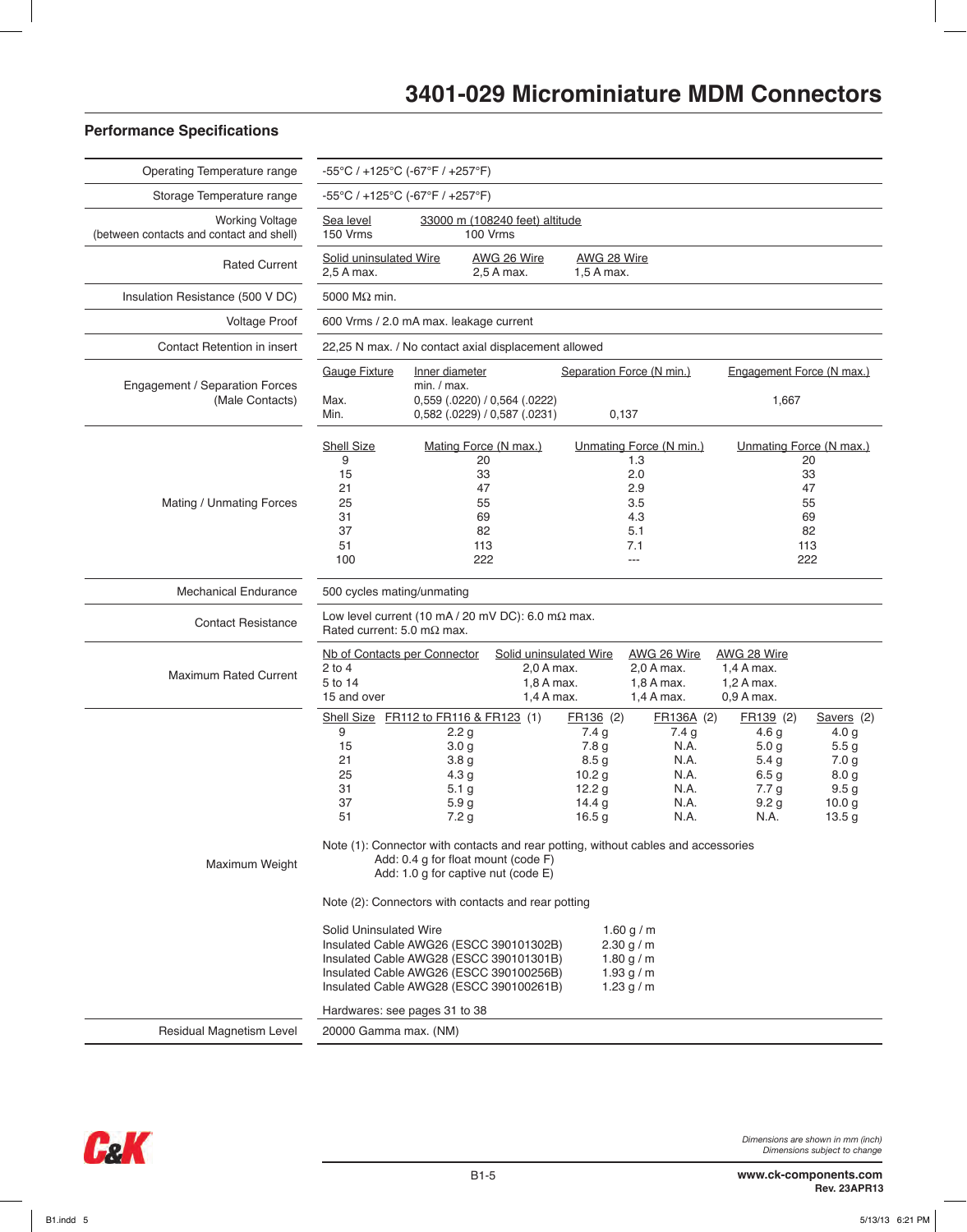## **Contact Design**



The high-performance and reliable contact characteristics are obtained by the Micropin™ contact system.

The flexible "twist-pin" spring contact consists of 7 strands of 0,127 (.005) diameter beryllium copper wire helically wound around a core of 3 strands 0,09 (.0035) diameter soft copper wire.

This wire bundle is crimped into a sleeve at one end. The other end is terminated with a hemispherically shaped weld.

The wire bundle is compressed to create a bulge with a diameter slightly larger than the socket inside diameter.

The pin elongates and twists when it enters the socket. Electrical contact is maintained along 7 spiral lines.

The socket is a precision-made tube with a chamfered lead-in.



Normal mating conditions Severe misalignment



Twist-pin contacts will mate even under severe misalignment.

The flexible twist-pin is recessed into the insulator and the rigid socket is exposed, reversing the traditional positions of pin and socket. During mating, the socket is guided into the pin insulator by the lead-in chamfer.

The pin is kept from flexing beyond the socket capture radius by the walls of the cavity.

The hemispherical weld of controlled radius at the tip of the pin combines with the lead-in chamfers of the socket contact and the pin insulator to cam the pin into alignment.

By controlling the welding process and the dimensions of the socket contact and the insulators, it is impossible for the recessed pin to escape the socket capture radius.

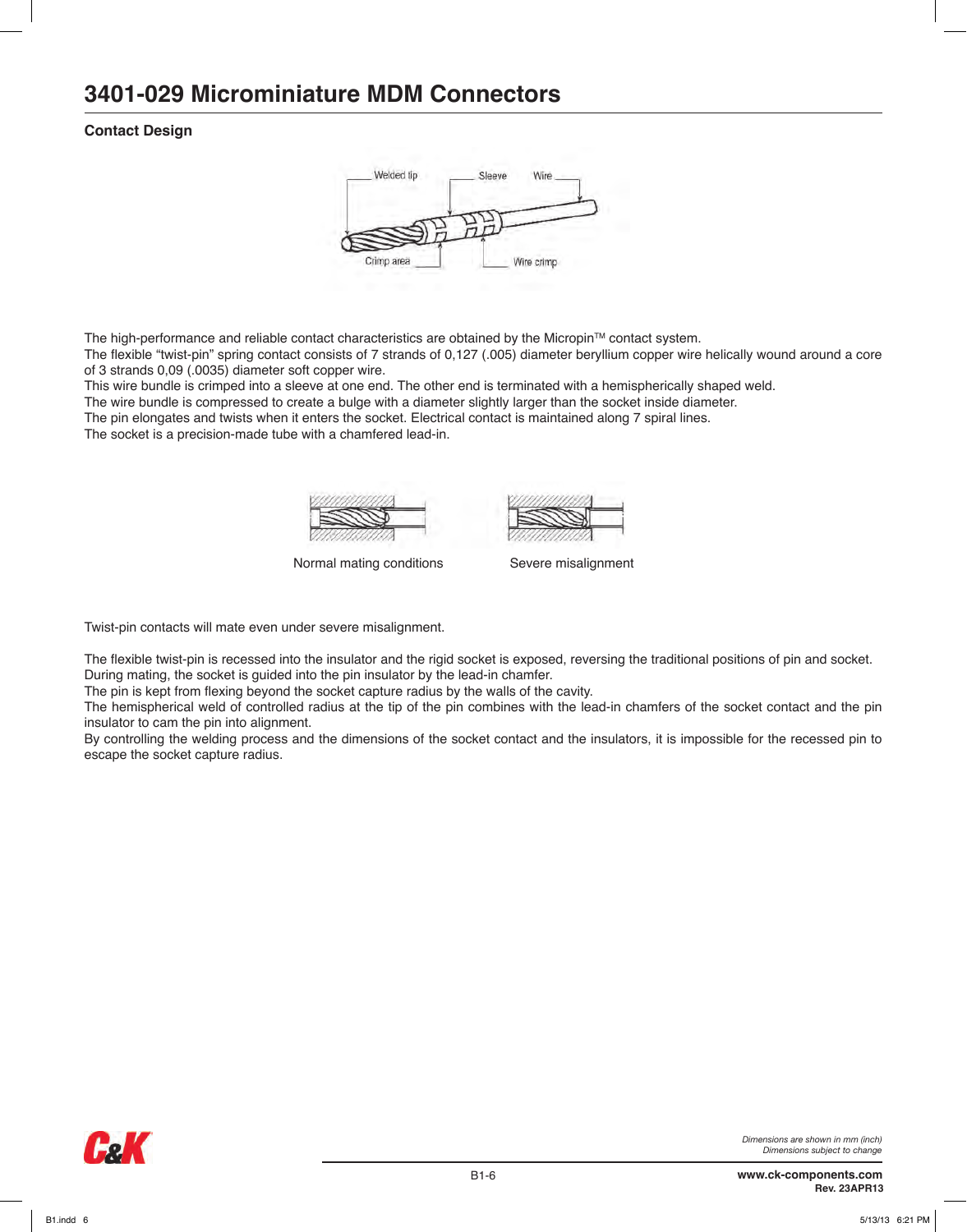### **Dimensions**

## **Shell Size (Plug)**





### **Shell Size (Receptacle)**





|                | <b>Shell Size</b> | 9            | 15           | 21            | 25                             | 31            | 37            | 51            |
|----------------|-------------------|--------------|--------------|---------------|--------------------------------|---------------|---------------|---------------|
| A              | max.              | 19,94 (.785) | 23,75 (.935) | 27,56 (1.085) | 30,10 (1.185)                  | 33,91 (1.335) | 37,72 (1.485) | 36,45 (1.435) |
| <b>B1</b>      | max.              | 8,46 (.333)  | 12,27 (.483) | 16,08 (.633)  | 18,62 (.733)                   | 22,43 (.883)  | 26,24 (1.033) | 24,97 (.983)  |
| <b>B2</b>      | max.              | 10,16 (.400) | 13,97 (.550) | 17,78 (.700)  | 20,32 (.800)                   | 24,13 (.950)  | 27,94 (1.100) | 26,67 (1.050) |
| C              | max.              | 10,16 (.400) | 13,97 (.550) | 17,78 (.700)  | 20,32 (.800)                   | 24,13 (.950)  | 27,94 (1.100) | 26,67 (1.050) |
| D              | max.              | 6,86 (.270)  | 6,86 (.270)  | 6,86(.270)    | 6,86 (.270)                    | 6,86 (.270)   | 6,86(.270)    | 7,87 (.310)   |
| E              | max.              | 7,82 (.308)  | 7,82 (.308)  | 7,82 (.308)   | 7,82 (.308)                    | 7,82 (.308)   | 7,82 (.308)   | 8,92 (.351)   |
| F              | $\pm$ 0,13 (.005) | 14,35 (.565) | 18,16 (.715) | 21,97 (.865)  | 24,51 (.965)                   | 28,32 (1.115) | 32,13 (1.265) | 30,86 (1.215) |
| G <sub>1</sub> | max.              | 4,65 (.184)  | 4,65 (.184)  | 4,65(.184)    | 4,65(.184)                     | 4,65 (.184)   | 4,65 (.184)   | 5,74 (.227)   |
| G <sub>2</sub> | max.              | 6,38 (.252)  | 6,38(.252)   | 6,38(.252)    | 6,38(.252)                     | 6,38(.252)    | 6,38 (.252)   | 7,47 (.295)   |
| H1             | max.              | 10,57 (.416) | 10,57 (.416) | 10,57 (.416)  | $10,57$ (.416)                 | 10,57 (.416)  | 10,57 (.416)  | 10,57 (.416)  |
| H2             | max.              | 10,90 (.429) | 10,90 (.429) | 10,90 (.429)  | 10,90 (.429)                   | 10,90 (.429)  | 10,90 (.429)  | 10,90 (.429)  |
| J1             | max.              | 4,72 (.186)  | 4,72 (.186)  | 4,72 (.186)   | 4,72 (.186)                    | 4,72 (.186)   | 4,72 (.186)   | 4,72 (.186)   |
| J2             | max.              | 5,05 (.199)  | 5,05(.199)   | 5,05 (.199)   | 5,05(.199)                     | 5,05(0.199)   | 5,05 (.199)   | 5,05 (.199)   |
|                | max.              |              |              |               | Termination Length: see page 8 |               |               |               |
| M1             | max.              | 7,26 (.286)  | 7,26 (.286)  | 7,26 (.286)   | 7,26 (.286)                    | 7,26 (.286)   | 7,26 (.286)   | 7,26 (.286)   |
| M2             | max.              | 7,59 (.299)  | 7,59 (.299)  | 7,59 (.299)   | 7,59 (.299)                    | 7,59 (.299)   | 7,59 (.299)   | 7,59 (.299)   |
| N              | $\pm$ 0,13 (.005) | 2,29 (.090)  | 2,29 (.090)  | 2,29 (.090)   | 2,29 (.090)                    | 2,29(.090)    | 2,29 (.090)   | 2,29 (.090)   |
| Øs             | $\pm$ 0,08 (.003) | 2,31(.091)   | 2,31(.091)   | 2,31(.091)    | 2,31(.091)                     | 2,31(.091)    | 2,31(.091)    | 2,31(.091)    |

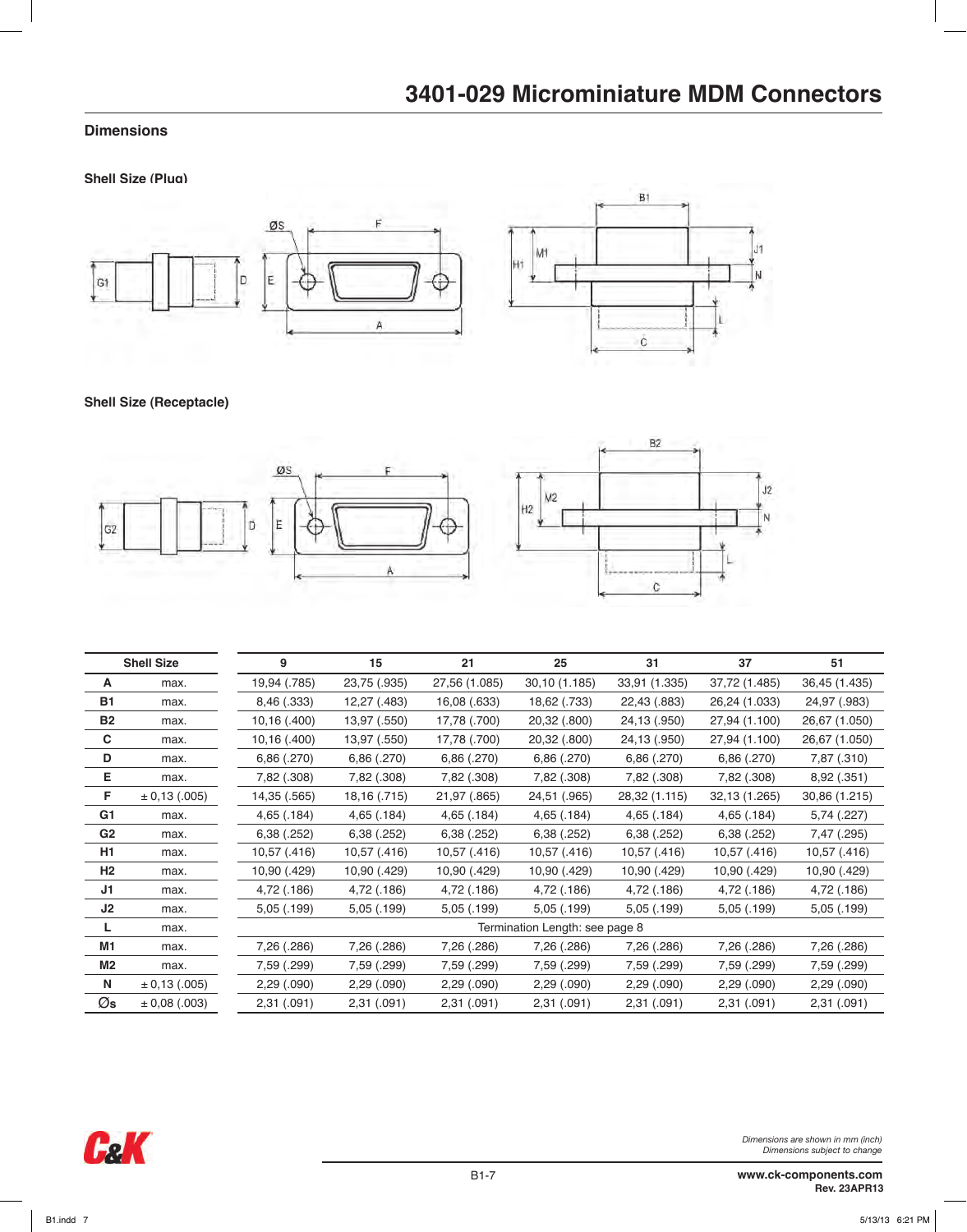## **Terminations**

| Code                                        | Quality                           |            |                                          |                                        |                                         | Dimensions and composition of the Terminations or Cables |                                                                                           |                                                        |                                                   |
|---------------------------------------------|-----------------------------------|------------|------------------------------------------|----------------------------------------|-----------------------------------------|----------------------------------------------------------|-------------------------------------------------------------------------------------------|--------------------------------------------------------|---------------------------------------------------|
|                                             | Level                             | <b>AWG</b> | Length                                   | <b>Strands</b>                         | <b>Sheath</b>                           | Conductor dia.                                           | <b>Conductor sect.</b>                                                                    | Sheath dia.                                            | <b>Cable Ref.</b>                                 |
| FR112<br><b>FR112A</b><br>H038              | <b>ESA</b><br><b>ESA</b><br>FR022 | 26         | 508,00 min.<br>$(20.000 \text{ min.})$   | $\overline{7}$<br>19<br>$\overline{7}$ | <b>PTFE</b><br>Polyimide<br><b>PTFE</b> | $0.50$ mm max.<br>$0.53$ mm max.<br>$0.48$ mm max.       | $0.14$ mm <sup>2</sup> nom.<br>$0.15$ mm <sup>2</sup> nom.<br>$0.14$ mm <sup>2</sup> nom. | 0.89 mm max.<br>0,78 mm max.<br>$1.10$ mm max.         | ESCC 390101302<br>ESCC 390100256<br>MIL-W-16878/4 |
| FR113<br><b>FR113A</b><br>H011              | <b>ESA</b><br><b>ESA</b><br>FR022 | 26         | 914,00 min.<br>$(36.000 \text{ min.})$   | $\overline{7}$<br>19<br>$\overline{7}$ | PTFE<br>Polyimide<br><b>PTFE</b>        | 0,50 mm max.<br>0,53 mm max.<br>0,48 mm max.             | $0.14$ mm <sup>2</sup> nom.<br>$0.15$ mm <sup>2</sup> nom.<br>$0.14$ mm <sup>2</sup> nom. | 0.89 mm max.<br>0,78 mm max.<br>1.10 mm max.           | ESCC 390101302<br>ESCC 390100256<br>MIL-W-16878/4 |
| FR123<br><b>FR123A</b><br>CDRI(*)           | <b>ESA</b><br><b>ESA</b><br>FR022 | 26         | 4000,00 min.<br>$(157.480 \text{ min.})$ | 7<br>19<br>$\overline{7}$              | <b>PTFE</b><br>Polyimide<br><b>PTFE</b> | 0.50 mm max.<br>0.53 mm max.<br>0.48 mm max.             | $0.14$ mm <sup>2</sup> nom.<br>$0.15$ mm <sup>2</sup> nom.<br>$0.14$ mm <sup>2</sup> nom. | 0.89 mm max.<br>0,78 mm max.<br>$1,10$ mm max.         | ESCC 390101302<br>ESCC 390100256<br>MIL-W-16878/4 |
| <b>FR114</b><br><b>FR114A</b><br>H038-AWG28 | <b>ESA</b><br><b>ESA</b><br>FR022 | 28         | 508,00 min.<br>(20.000 min.)             | 7<br>19<br>$\overline{7}$              | <b>PTFE</b><br>Polyimide<br><b>PTFE</b> | 0,42 mm max.<br>0,43 mm max.<br>0,39 mm max.             | $0.09$ mm <sup>2</sup> nom.<br>$0,10$ mm <sup>2</sup> nom.<br>$0.09$ mm <sup>2</sup> nom. | $0.82$ mm max.<br>0,68 mm max.<br>1,00 mm max.         | ESCC 390101301<br>ESCC 390100261<br>MIL-W-16878/4 |
| FR115<br><b>FR115A</b><br>H011-AWG28        | <b>ESA</b><br><b>ESA</b><br>FR022 | 28         | 914,00 min.<br>(36.000 min.)             | $\overline{7}$<br>19<br>$\overline{7}$ | <b>PTFE</b><br>Polyimide<br><b>PTFE</b> | 0,42 mm max.<br>0,43 mm max.<br>0,39 mm max.             | $0.09$ mm <sup>2</sup> nom.<br>$0.10$ mm <sup>2</sup> nom.<br>$0.09$ mm <sup>2</sup> nom. | $0.82$ mm max.<br>0.68 mm max.<br>1,00 mm max.         | ESCC 390101301<br>ESCC 390100261<br>MIL-W-16878/4 |
| FR116<br>L <sub>2</sub>                     | <b>ESA</b><br>FR022               | 25         | 25.40 min.<br>$(1.000 \text{ min.})$     |                                        | Solid uninsulated wire<br>(Gold finish) | 0,455mm max.                                             | $0.162$ mm <sup>2</sup> nom.                                                              | <b>Straight Pigtail Terminations</b>                   |                                                   |
| FR136<br>FR136                              | <b>ESA</b><br>FR022               | 25         | $4,50 \pm 0,35$<br>$(.177 \pm .014)$     |                                        | Solid uninsulated wire<br>(Gold finish) | 0,455mm max.                                             | $0,162$ mm <sup>2</sup> nom.                                                              | 90° bent PCB Terminations<br>(Sizes 9 to 51)           |                                                   |
| <b>FR136A</b><br><b>FR136A</b>              | <b>ESA</b><br>FR022               | 25         | $3.50 \pm 0.20$<br>$(.138 \pm .008)$     |                                        | Solid uninsulated wire<br>(Gold finish) | 0,455mm max.                                             | $0,162$ mm <sup>2</sup> nom.                                                              | 90° bent PCB Terminations<br>(Size 9 / Narrow profile) |                                                   |
| FR139<br>FR139                              | <b>ESA</b><br>FR022               | 25         | $4.50 \pm 0.35$<br>$(.177 \pm .014)$     |                                        | Solid uninsulated wire<br>(Gold finish) | 0,455mm max.                                             | $0.162$ mm <sup>2</sup> nom.                                                              | <b>Straight PCB Terminations</b><br>(Size 9 to 37)     |                                                   |

Other termination types available on request: CDRI (\*)

Availability per Shell Size

| <b>Shell Size</b> | 9          | 15   | 21         | 25   | 31   | 37   | 51   |
|-------------------|------------|------|------------|------|------|------|------|
| $FR112 + $        | Yes        | Yes  | Yes        | Yes  | Yes  | Yes  | Yes  |
| $FR113 + $        | <b>Yes</b> | Yes  | Yes        | Yes  | Yes  | Yes  | Yes  |
| $FR123 + $        | Yes        | Yes  | Yes        | Yes  | Yes  | Yes  | Yes  |
| $FR114 + $        | Yes        | Yes  | Yes        | Yes  | Yes  | Yes  | Yes  |
| $FR115 + $        | Yes        | Yes  | Yes        | Yes  | Yes  | Yes  | Yes  |
| $FR116 + $        | Yes        | Yes  | <b>Yes</b> | Yes  | Yes  | Yes  | Yes  |
| <b>FR136</b>      | Yes        | Yes  | <b>Yes</b> | Yes  | Yes  | Yes  | Yes  |
| <b>FR136A</b>     | Yes        | N.A. | N.A.       | N.A. | N.A. | N.A. | N.A. |
| <b>FR139</b>      | Yes        | Yes  | Yes        | Yes  | Yes  | Yes  | N.A. |

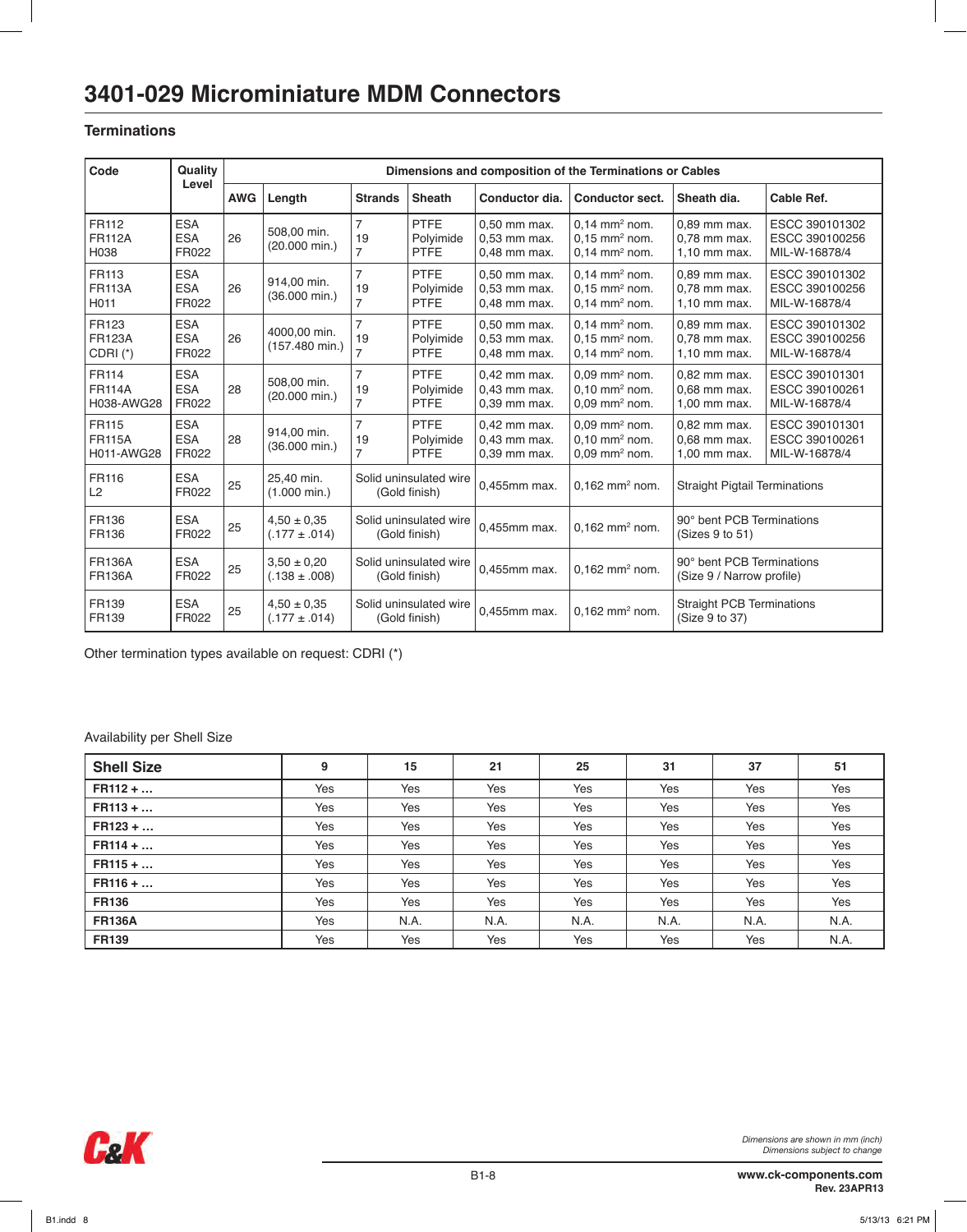## **Connector Type FR136 / 90° bent PCB Terminations (Shell Sizes 9 to 37)**





Front Shell dimensions: see page 93



|        | <b>Shell Size</b> | 9             | 15            | 21            | 25            | 31            | 37            |
|--------|-------------------|---------------|---------------|---------------|---------------|---------------|---------------|
| A      | max.              | 35,31 (1.390) | 39,12 (1.540) | 42,93 (1.690) | 45,47 (1.790) | 51,82 (2.040) | 59,44 (2.340) |
| в      | $\pm$ 0,18 (.007) | 29,21 (1.150) | 33,02 (1.300) | 36,83 (1.450) | 39,37 (1.550) | 45,72 (1.800) | 53,34 (2.100) |
| C      | $\pm$ 0,13 (.005) | 14,35 (.565)  | 18, 16 (.715) | 21,97 (.865)  | 24,51 (.965)  | 28,32 (1.115) | 32,13 (1.265) |
| D      | max.              | 11,56 (.455)  | 11,56 (.455)  | 11,56 (.455)  | 11,56 (.455)  | 11,56 (.455)  | 11,56 (.455)  |
| øΕ     | max.              | 0,46(.018)    | 0,46(.018)    | 0,46(.018)    | 0,46(.018)    | 0,46(.018)    | 0,46(.018)    |
| F.     | $\pm$ 0,35 (.014) | 4,50 (.177)   | 4,50 (.177)   | 4,50 (.177)   | 4,50 (.177)   | 4,50 (.177)   | 4,50 (.177)   |
| G      | $\pm$ 0,20 (.008) | 1,50(.059)    | 1,50(.059)    | 1,50 (.059)   | 1,50(.059)    | 1,50(.059)    | 1,50(.059)    |
| н      | $\pm$ 0,38 (.015) | 3,17(.125)    | 3,17(.125)    | 3,17(.125)    | 3,17(.125)    | 3,17(.125)    | 3,17(.125)    |
| J      | Typ.              | 9,53 (.375)   | 7,62 (.300)   | 5,72 (.225)   | 4,45 (.175)   | 3,81(.150)    | 3,81 (.150)   |
| Κ      | Typ.              | 2,54 (.100)   | 2,54(.100)    | 2,54(.100)    | 2,54 (.100)   | 2,54(.100)    | 2,54(.100)    |
| K1     | $\pm 0.25$ (.010) | 3,81(.150)    | 3,81(.150)    | 3,81(.150)    | 3,81(.150)    | 3,81(.150)    | 3,81 (.150)   |
| L.     | $\pm$ 0,05 (.002) | 2,05(.081)    | 2,05(.081)    | 2,05(.081)    | 2,05(.081)    | 2,05(.081)    | 2,05(.081)    |
| M      | $\pm 0,10(.004)$  | 9,10(.358)    | 9,10(.358)    | 9,10(.358)    | 9,10(.358)    | 9,10(.358)    | 9,10 (.358)   |
| N      | $\pm 0,15(.006)$  | 5,30 (.209)   | 5,30 (.209)   | 5,30 (.209)   | 5,30 (.209)   | 5,30 (.209)   | 5,30 (.209)   |
| øP (*) | ± 0,15(.006)      | 2,45 (.096)   | 2,45(.096)    | 2,45(.096)    | 2,45(.096)    | 2,45 (.096)   | 2,45 (.096)   |
| Q      | $\pm 0,10$ (.004) | 0,30(.012)    | 0,30(.012)    | 0,30(.012)    | 0,30(.012)    | 0,30(.012)    | 0,30(.012)    |
| R      | min.              | 4,60 (.181)   | 4,60(.181)    | 4,60(.181)    | 4,60(.181)    | 4,60(.181)    | 4,60(.181)    |
| øS     | Typ.              | 2-56-UNC-2B   | 2-56-UNC-2B   | 2-56-UNC-2B   | 2-56-UNC-2B   | 2-56-UNC-2B   | 2-56-UNC-2B   |

Note (\*): Maximum torque 0.44 Nm.

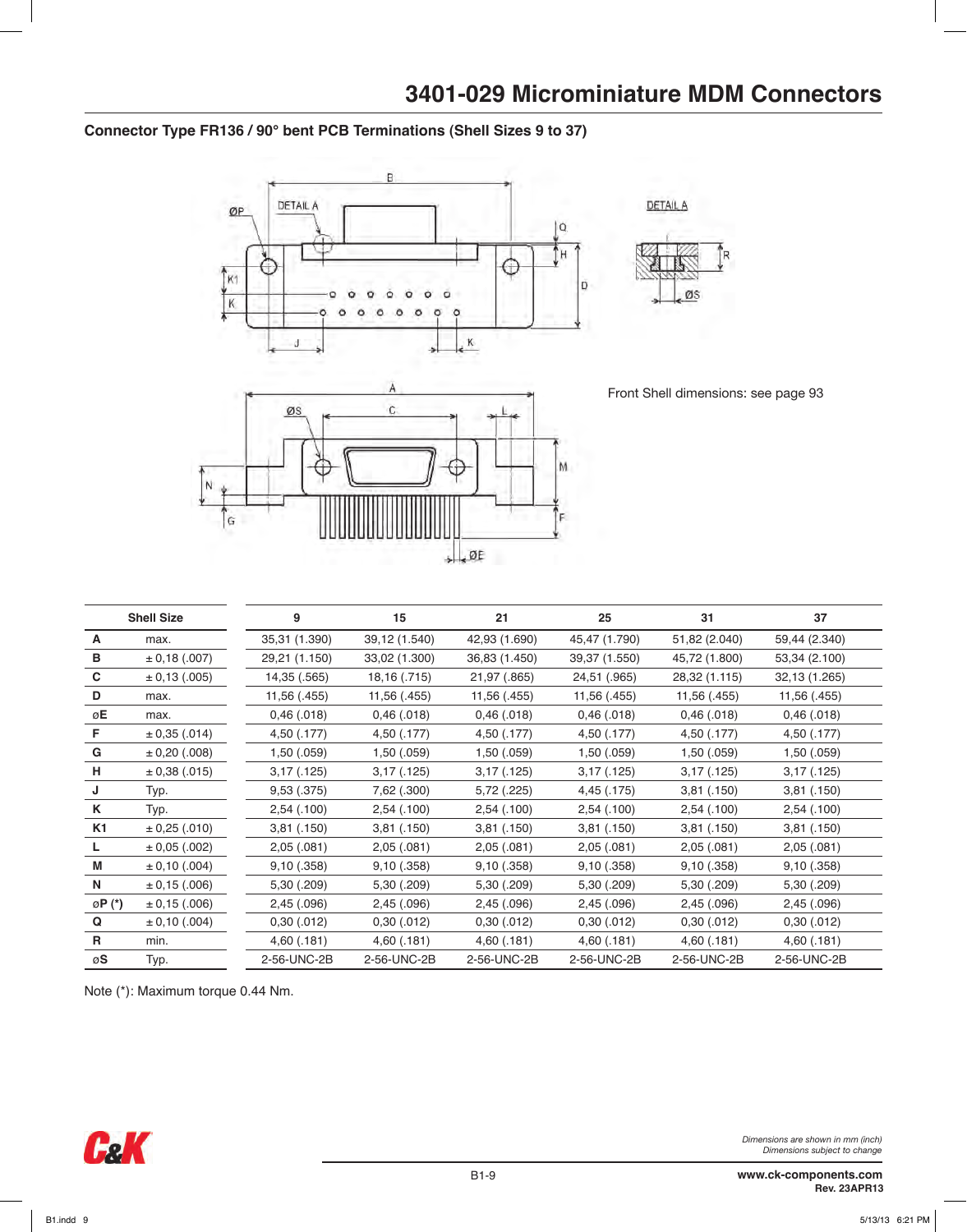## **Connector Type FR136 / 90° bent PCB Terminations (Shell Size 51)**



|        | <b>Shell Size</b> | 51            |
|--------|-------------------|---------------|
| A      | max.              | 47,63 (1.875) |
| в      | $\pm$ 0,18 (.007) | 40,64 (1.600) |
| С      | $\pm$ 0,13 (.005) | 30,86 (1.215) |
| D      | max.              | 14,35 (.565)  |
| øΕ     | max.              | 0,46(.018)    |
| F      | $\pm$ 0,35 (.014) | 4,50 (.177)   |
| G      | $\pm$ 0,20 (.008) | 1,50 (.059)   |
| н      | $\pm$ 0,38 (.015) | 3,17(.125)    |
| J      | Typ.              | 1,27 (.050)   |
| κ      | Typ.              | 2,54 (.100)   |
| K1     | ± 0,25(.010)      | 3,81 (.150)   |
| L      | $\pm$ 0,05 (.002) | 2,05 (.081)   |
| М      | $\pm$ 0,10 (.004) | 10,25 (.404)  |
| Ν      | $\pm 0,15(.006)$  | 5,96 (.235)   |
| øP (*) | $\pm 0,15(.006)$  | 2,45 (.096)   |
| Q      | $\pm$ 0,10 (.004) | 0,30(.012)    |
| R      | min.              | 4,60 (.181)   |
| øS     | Typ.              | 2-56-UNC-2B   |

Note (\*): Maximum torque 0.44 Nm.

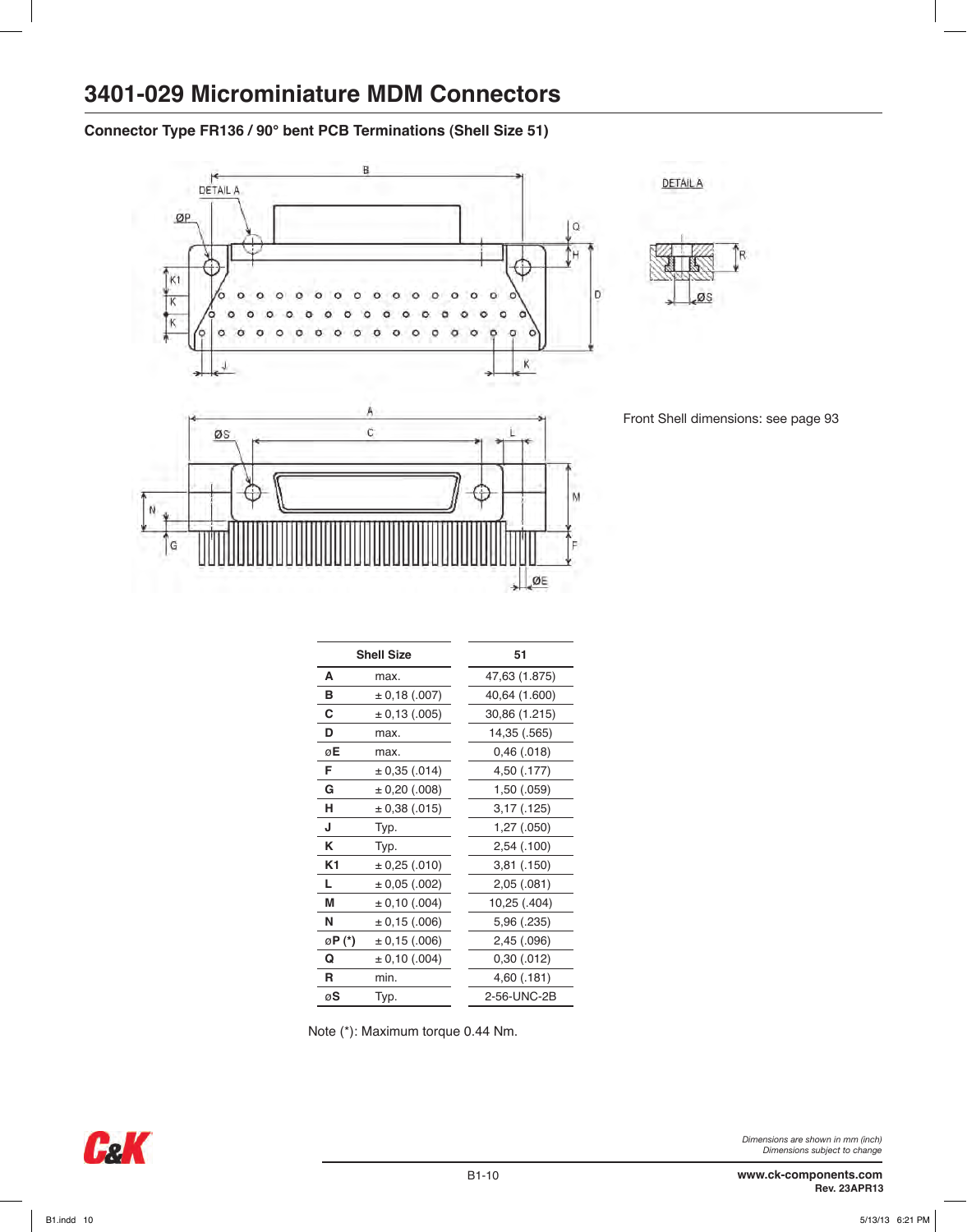## **Connector Type FR136A / 90° bent PCB Terminations, Narrow Profile (Shell Size 9)**





Front Shell dimensions: see page 93



|    | <b>Shell Size</b> | 9             |
|----|-------------------|---------------|
| А  | max.              | 23,12 (.910)  |
| в  | $\pm 0,13(.005)$  | 14,35 (.565)  |
| С  | $\pm$ 0,13 (.005) | 14,35 (.565)  |
| D  | max.              | 11,50 (.453)  |
| øΕ | max.              | 0,46(.018)    |
| F  | $\pm 0,20$ (.008) | 3,50 (.138)   |
| н  | $\pm$ 0,38 (.015) | 6,86 (.270)   |
| κ  | Typ.              | 2,54 (.100)   |
| K1 | Typ.              | $0,20$ (.008) |
| М  | $\pm$ 0,10 (.004) | 9,10(.358)    |
| Ν  | $\pm 0,15(.006)$  | 5,30 (.209)   |
| øΡ | Typ.              | M2 x 0,4      |
| Q  | $\pm 0,10$ (.004) | 0,30(.012)    |
| R  | min.              | 4,60 (.181)   |
| øS | Typ.              | 2-56-UNC-2B   |
| т  | $\pm$ 0,38 (.015) | 6,86 (.270)   |

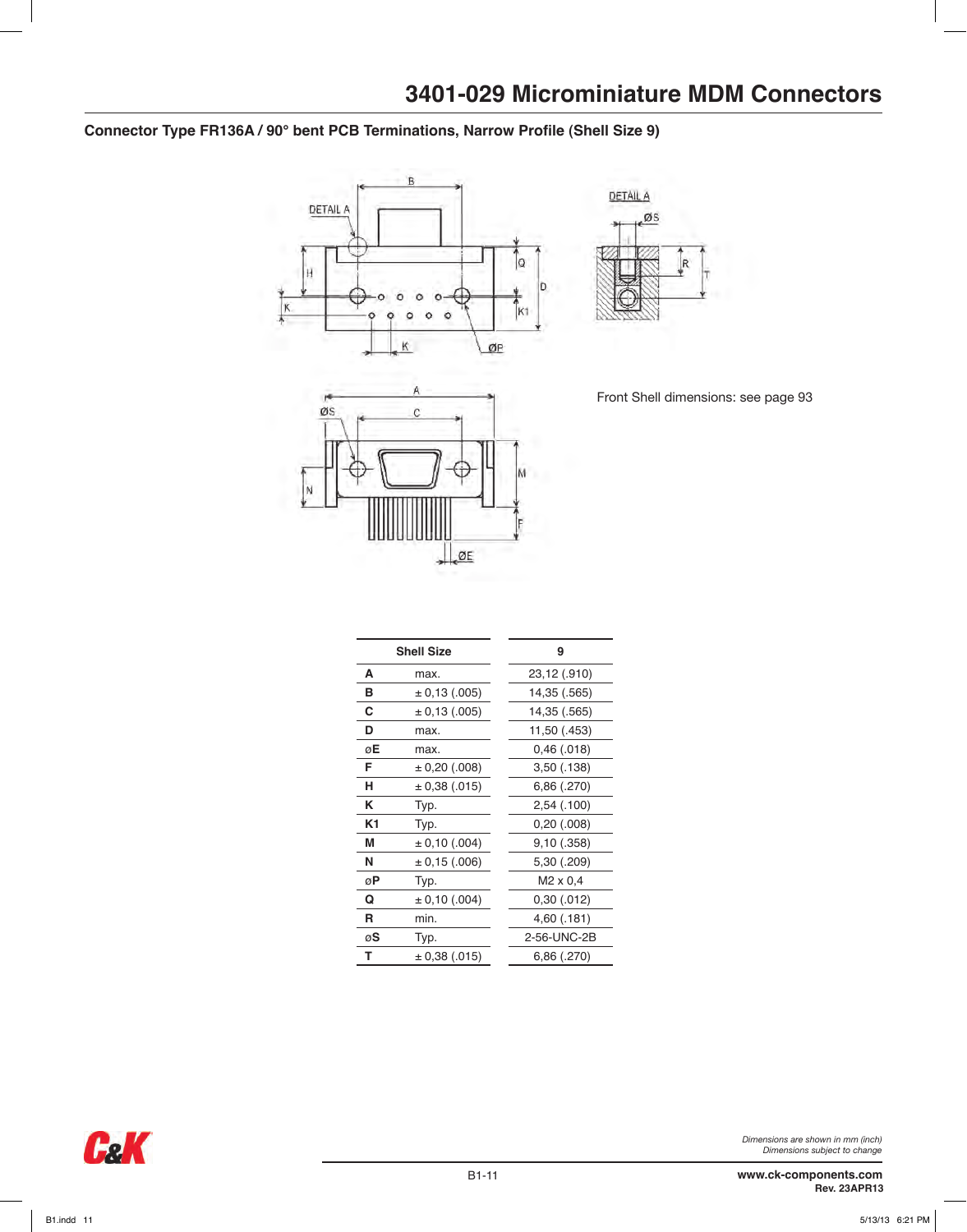D

#### $000$ ö  $\circ$  $\circ$  $\circ$  $\alpha$  $\circ$  $\sigma$  $\alpha$  $\circ$ ö  $\sigma$ J K **DETAIL A DETAILA**  $\mathsf{M}% _{T}=\mathsf{M}_{T}\!\left( a,b\right) ,\ \mathsf{M}_{T}=\mathsf{M}_{T}\!\left( a,b\right) ,$ G N  $\sqrt{2E}$ ØS ċ ØP

 $\bar{\mathsf{B}}$ À

**Connector Type FR139 / Straight PCB Terminations (Shell Sizes 9 to 37)**



Front Shell dimensions: see page 93

|                     | <b>Shell Size</b> | 9             | 15            | 21            | 25              | 31            | 37            |
|---------------------|-------------------|---------------|---------------|---------------|-----------------|---------------|---------------|
| A                   | max.              | 35,31 (1.390) | 35,31 (1.390) | 42,93 (1.690) | 44,20 (1.740)   | 51,82 (2.040) | 59,44 (2.340) |
| в                   | ± 0,18(.007)      | 29,21 (1.150) | 29,21 (1.150) | 36,83 (1.450) | 38,10 (1.500)   | 45,72 (1.800) | 53,34 (2.100) |
| C                   | $\pm$ 0,13 (.005) | 14,35 (.565)  | 18, 16 (.715) | 21,97 (.865)  | 24,51 (.965)    | 28,32 (1.115) | 32,13 (1.265) |
| D                   | max.              | 7,82 (.308)   | 7,82 (.308)   | 7,82 (.308)   | 7,82 (.308)     | 7,82 (.308)   | 7,82 (.308)   |
| øΕ                  | max.              | 0,46(.018)    | 0,46(.018)    | 0,46(.018)    | 0,46(.018)      | 0,46(.018)    | 0,46(.018)    |
| F                   | $\pm$ 0,35 (.014) | 4,50 (.177)   | 4,50 (.177)   | 4,50 (.177)   | 4,50 (.177)     | 4,50 (.177)   | 4,50 (.177)   |
| G                   | $\pm$ 0,10 (.004) | 1,00(.039)    | 1,00 (.039)   | 1,00(.039)    | $1,00$ $(.039)$ | 1,00(.039)    | 1,00(.039)    |
| J                   | Typ.              | 9,53(.375)    | 5,72 (.225)   | 5,72 (.225)   | 3,81(.150)      | 3,81(.150)    | 3,81(.150)    |
| Κ                   | Typ.              | 2,54(.100)    | 2,54(.100)    | 2,54(.100)    | 2,54 (.100)     | 2,54(.100)    | 2,54 (.100)   |
| K <sub>1</sub>      | $\pm$ 0,25 (.010) | 1,27 (.050)   | 1,27 (.050)   | 1,27 (.050)   | 1,27(.050)      | 1,27(.050)    | 1,27(.050)    |
| M                   | $\pm$ 0,20 (.008) | 8,82 (.347)   | 8,82 (.347)   | 8,82 (.347)   | 8,82 (.347)     | 8,82 (.347)   | 8,82 (.347)   |
| N                   | $\pm$ 0,10 (.004) | 4,10(.161)    | 4,10(.161)    | 4,10(.161)    | 4, 10 (.161)    | 4,10(.161)    | 4,10(.161)    |
| $\varnothing P$ (*) | $\pm$ 0,15 (.006) | 2,45(.096)    | 2,45(.096)    | 2,45(.096)    | 2,45 (.096)     | 2,45 (.096)   | 2,45 (.096)   |
| R                   | min.              | 4,60(.181)    | 4,60(.181)    | 4,60 (.181)   | 4,60 (.181)     | 4,60 (.181)   | 4,60 (.181)   |
| øS                  | Typ.              | 2-56-UNC-2B   | 2-56-UNC-2B   | 2-56-UNC-2B   | 2-56-UNC-2B     | 2-56-UNC-2B   | 2-56-UNC-2B   |

Note (\*): Maximum torque 0.44 Nm.

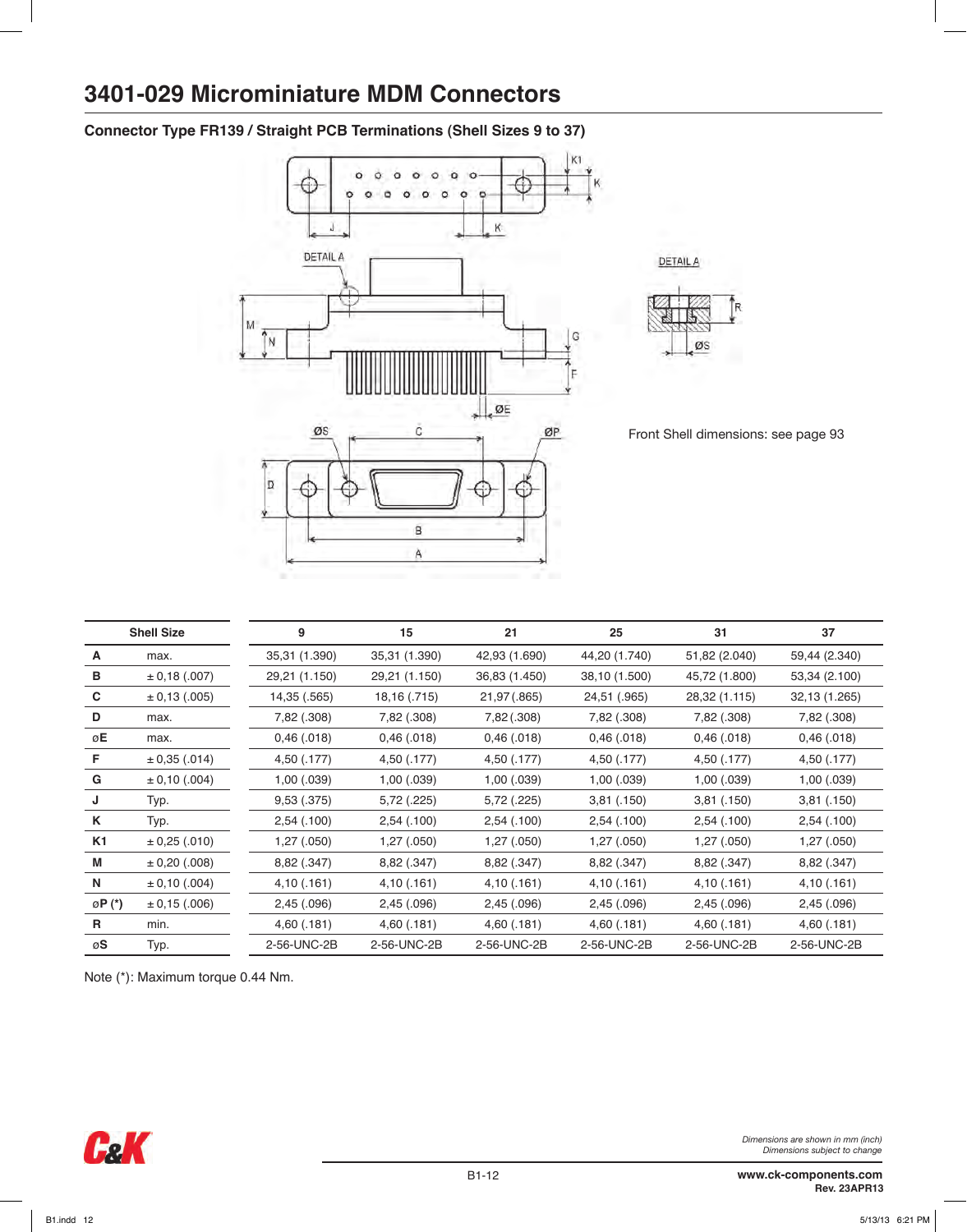## **Mounting Condition**

Z: 5,49 (.216) max.

Z

### **Contacts**

Plug (Male Contact)



|    | Min.       | Max.       |  |
|----|------------|------------|--|
| L1 | 0,25(.010) | 0,91(.036) |  |
| L2 | 3,30(.130) | 3,66(.144) |  |

Receptacle (Female Contact)



## **Float Mount (option F)**



| ØΜ                         | $3.81 \pm 0.08$ (.150 $\pm$ 003)  |
|----------------------------|-----------------------------------|
| øs                         | $2,29 \pm 0.04$ (.090 $\pm$ .002) |
| D                          | $1,04 \pm 0.08$ (.041 $\pm$ .003) |
| P                          | 4,70 max. (.185 max.)             |
| Allowable diametral float  | $0.36 \pm 0.10$ (.014 $\pm$ .004) |
| Max. allowable axial float | 0,51(.020)                        |

### **Captive Nut (option E)**



| ØM | 5,10 max. (.200 max.) |
|----|-----------------------|
| ØS | 2-56-UNC-2B           |
|    | 2,60 max. (.102 max.) |

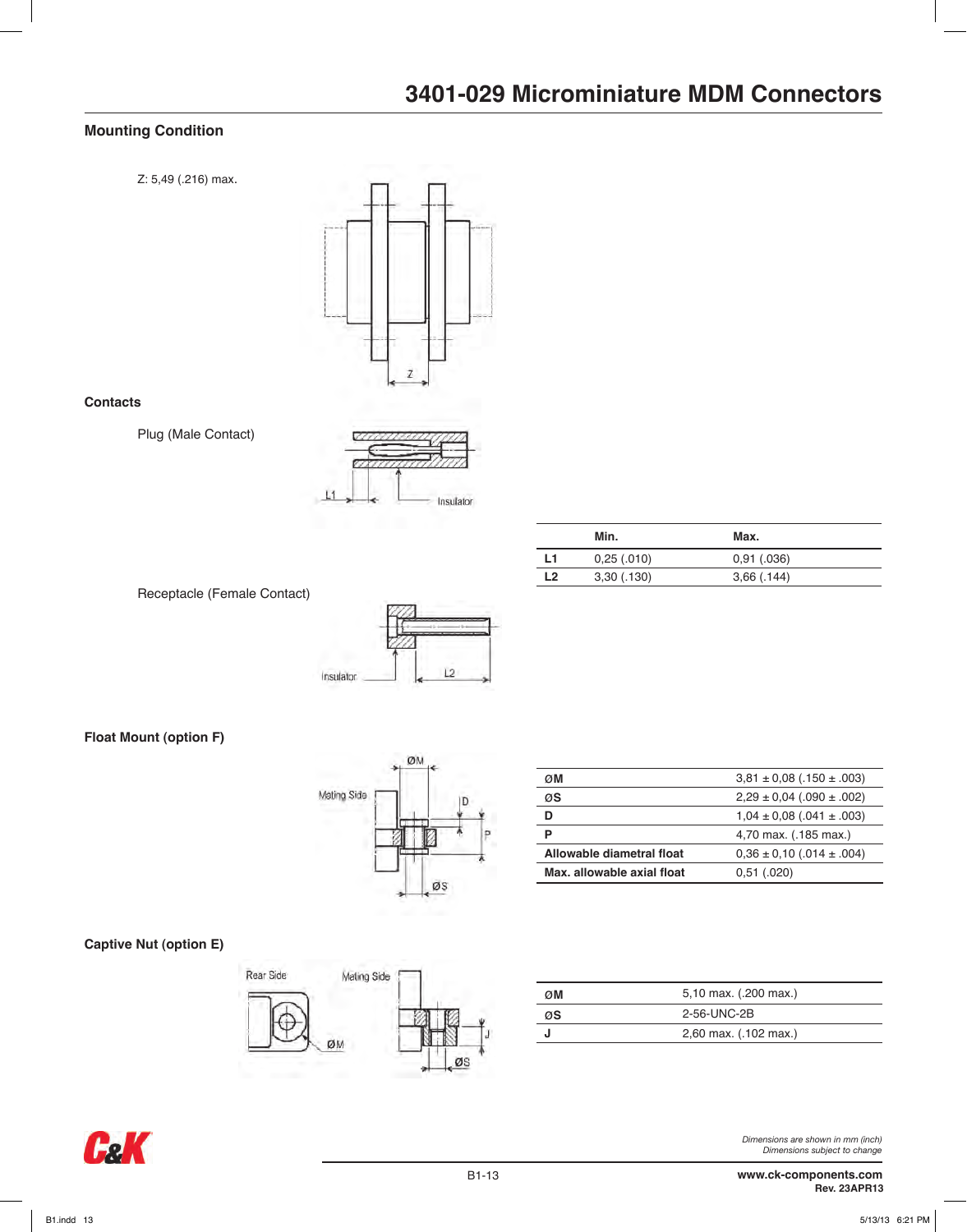## **Arrangements**

Front view of Plugs (use mirror view for Receptacle)



**Panel Cutouts**





| Front                   | Shell                | A                              | в                              | C                                             | D                              |  |
|-------------------------|----------------------|--------------------------------|--------------------------------|-----------------------------------------------|--------------------------------|--|
| <b>Mounting</b>         | <b>Size</b>          | $+0,10(.004)$ / - 0,00 (.000)  | $+0,10(.004)/-0,00(.000)$      | $+0.13(.005) / -0.00(.000)$                   | $+0,13(.005)$ / - 0,00 (.000)  |  |
|                         | 9                    | 10,36 (.408)                   | 6,88 (.271)                    | 14,48 (.570)                                  | 2,26(.089)                     |  |
|                         | 15                   | 14,17 (.558)                   | 6,88 (.271)                    | 18,29 (.720)                                  | 2,26 (.089)                    |  |
|                         | 21                   | 17,98 (.708)                   | 6,88 (.271)                    | 22,10 (.870)                                  | 2,26(.089)                     |  |
|                         | 25                   | 20,52 (.808)                   | 6,88 (.271)                    | 24,64 (.970)                                  | 2,26(.089)                     |  |
|                         | 31                   | 24,33 (.958)                   | 6,88 (.271)                    | 28,45 (1.120)                                 | 2,26 (.089)                    |  |
|                         | 37                   | 28, 14 (1.108)                 | 6,88 (.271)                    | 32,26 (1.270)                                 | 2,26 (.089)                    |  |
|                         | 51                   | 26,87 (1.058)                  | 8,00 (.315)                    | 30,99 (1.220)                                 | 2,26(.089)                     |  |
|                         |                      |                                |                                |                                               |                                |  |
| Rear<br><b>Mounting</b> | Shell<br><b>Size</b> | A<br>$+0,10(.004)/-0,00(.000)$ | в<br>$+0,10(.004)/-0,00(.000)$ | $\mathbf{C}$<br>$+0,13(.005)$ / - 0,00 (.000) | D<br>$+0,02(.001)/-0,00(.000)$ |  |
|                         | 9                    | 10,19(.401)                    | 6,40 (.252)                    | 14,48 (.570)                                  | 3,18(.125)                     |  |
|                         | 15                   | 14,00 (.551)                   | 6,40 (.252)                    | 18,29 (.720)                                  | 3,18(.125)                     |  |
|                         | 21                   | 17,81 (.701)                   | 6,40 (.252)                    | 22,10 (.870)                                  | 3,18(.125)                     |  |
|                         | 25                   | 20,34 (.801)                   | 6,40 (.252)                    | 24,64 (.970)                                  | 3,18(.125)                     |  |
|                         | 31                   | 24, 16 (.951)                  | 6,40 (.252)                    | 28,45 (1.120)                                 | 3,18(.125)                     |  |
|                         |                      |                                |                                |                                               |                                |  |
|                         | 37                   | 27,97 (1.101)                  | 6,40 (.252)                    | 32,26 (1.270)                                 | 3,18(.125)                     |  |

Note: Front and Rear Mounting accommodate 2-56 UNC-2A screws.

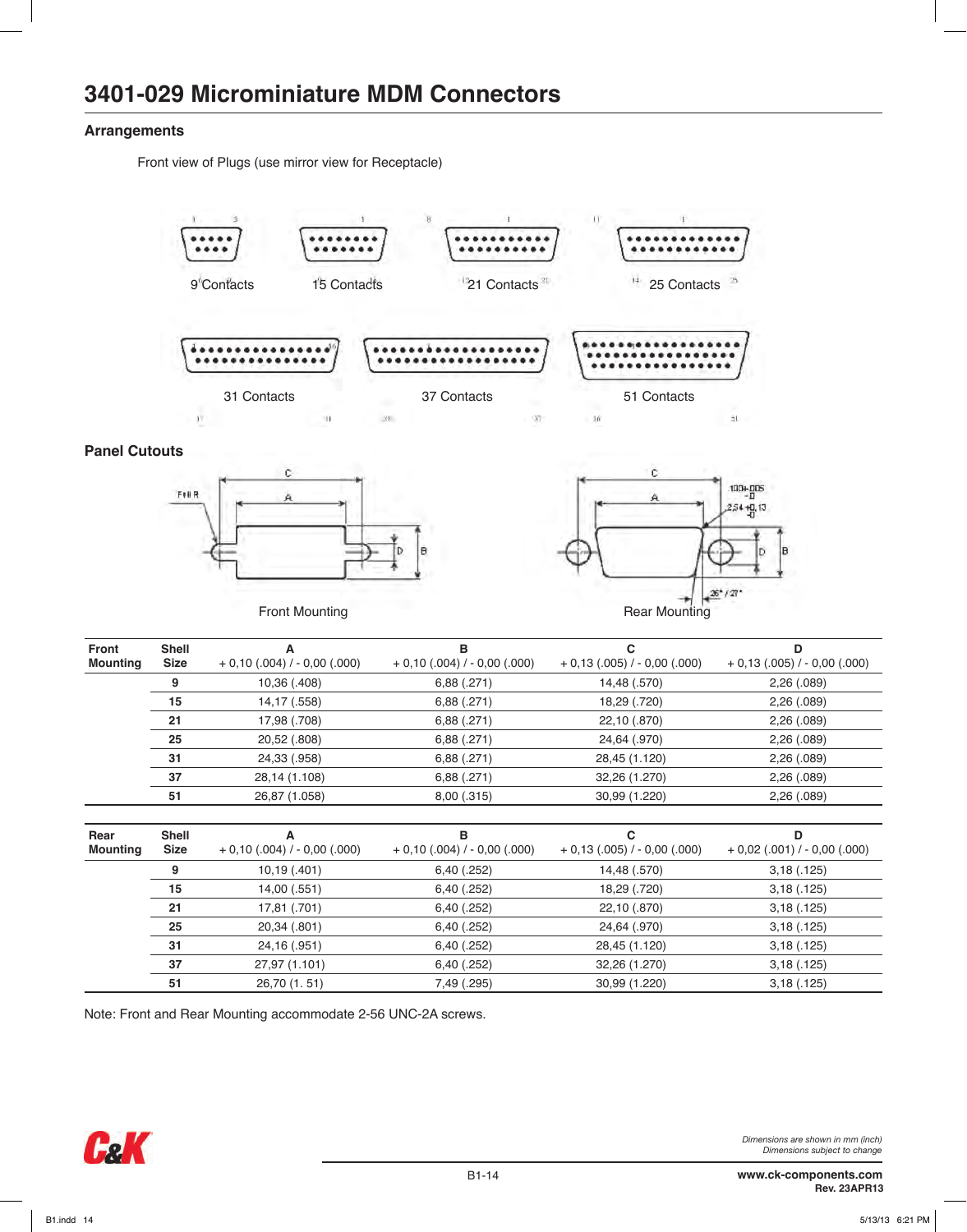## **PCB Layout / 90° bent PCB Terminations (Size 9 to 37)**

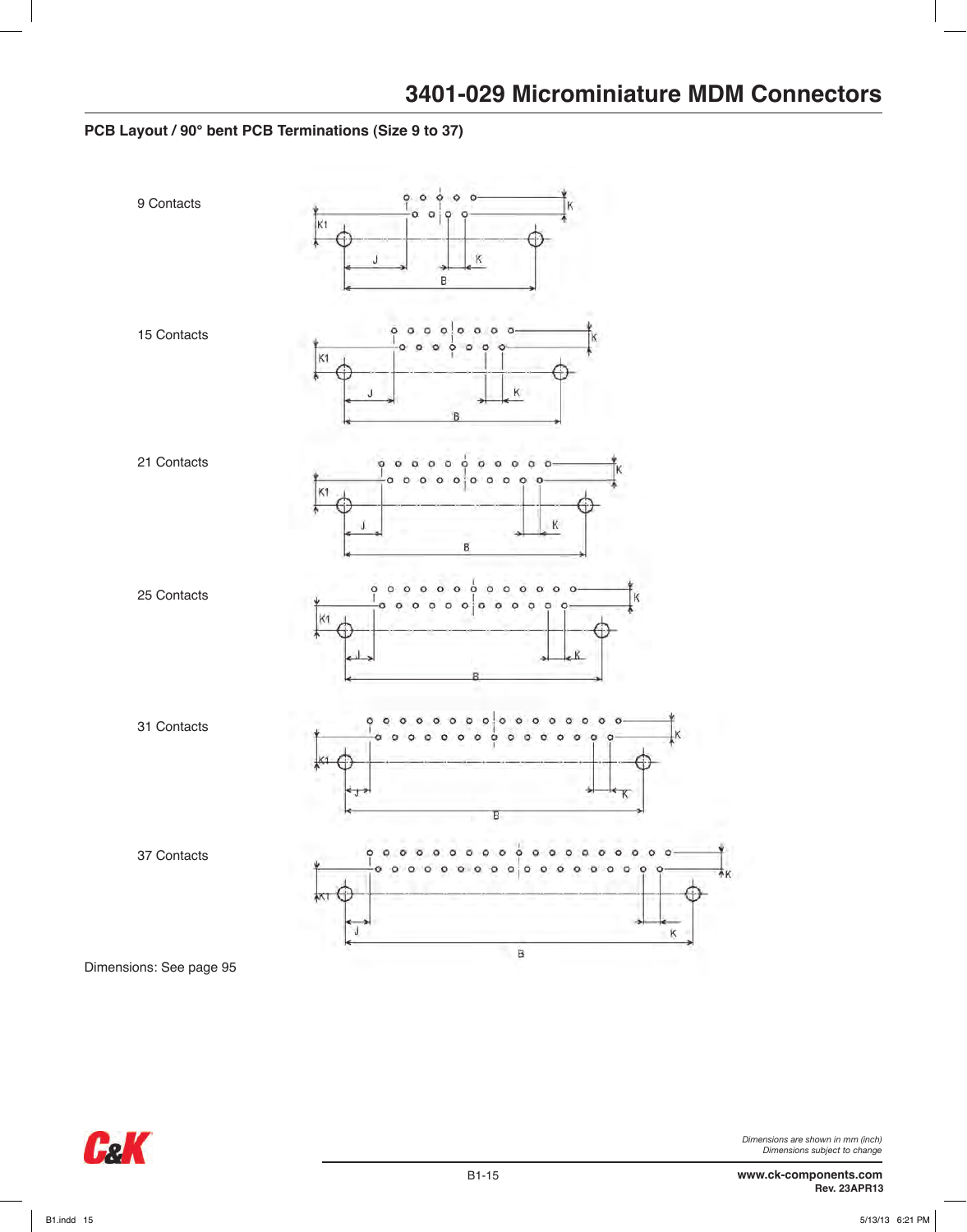## **PCB Layout / 90° bent PCB Terminations (Size 51)**



### **PCB Layout / 90° bent PCB Terminations, Narrow Profile ( Size 9)**

9 Contacts / Narrow

51 Contacts



#### Dimensions Layout / 90° bent PCB

| <b>Shell Size</b> | 9             | 15            | 21            | 25            | 31            | 37            | 51            | 9 Narrow     |
|-------------------|---------------|---------------|---------------|---------------|---------------|---------------|---------------|--------------|
| в                 | 29,21 (1.150) | 33,02 (1.300) | 36,83 (1.450) | 39,37 (1.550) | 45,72 (1.800) | 53,34 (2.100) | 40.64 (1.600) | 14,35 (.565) |
| J                 | 9,53(.375)    | 7,62 (.300)   | 5,72(.225)    | 4.45(.175)    | 3.81(.150)    | 3,81(.150)    | 1,27 (.050)   | N.A.         |
| κ                 | 2,54(00)      | 2,54(0.100)   | 2.54(0.100)   | 2.54(0.100)   | 2,54(00)      | 2,54(00)      | 2,54(0.100)   | 2,54(00)     |
| K <sub>1</sub>    | 3.81(.150)    | 3,81(.150)    | 3.81(.150)    | 3,81(.150)    | 3,81(.150)    | 3,81(.150)    | 3,81(.150)    | 0,20(.008)   |
| K <sub>2</sub>    | N.A.          | N.A.          | N.A.          | N.A.          | N.A.          | N.A.          | 1,27 (.050)   | N.A.         |

### Dimensions Layout / Straight PCB

| <b>Shell Size</b> |               | 15            | 21                | 25            | 31            | 37            |
|-------------------|---------------|---------------|-------------------|---------------|---------------|---------------|
| в                 | 29.21 (1.150) | 29.21 (1.150) | 36,83 (1.450)     | 38,10 (1.500) | 45,72 (1.800) | 53,34 (2.100) |
|                   | 9,53(.375)    | 5,72(.225)    | 5,72(.225)        | 3,81(.150)    | 3,81(.150)    | 3,81(.150)    |
| κ                 | 2.54(0.100)   | 2,54(00)      | 2.54(0.100)       | 2,54(00)      | 2,54(00)      | 2,54(0.100)   |
| K <sub>1</sub>    | (050.) 27.1   | (050.) 27. ا  | (.050)<br>ا 27. ا | (050.) 27. ا  | 1,27 (.050)   | 1,27 (.050)   |

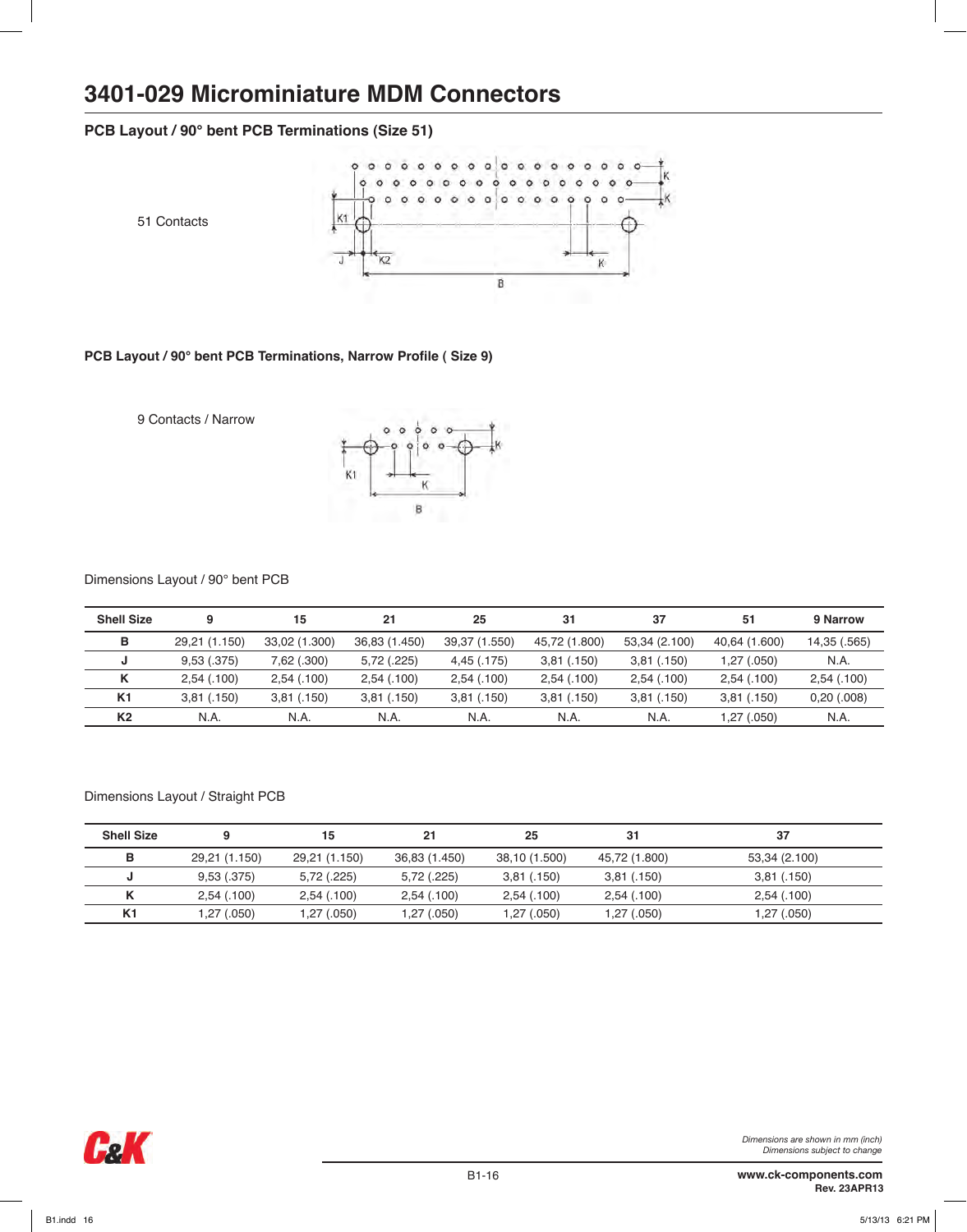

## **PCB Layout / Straight PCB Terminations (Size 9 to 37)**

Dimensions: See page 95

**PCB Layout for termination FR116 / L2** identically with insulator layout

2 adjacent contacts: 1,27 mm (.050)

2 contact rows: 1,09 (.043)

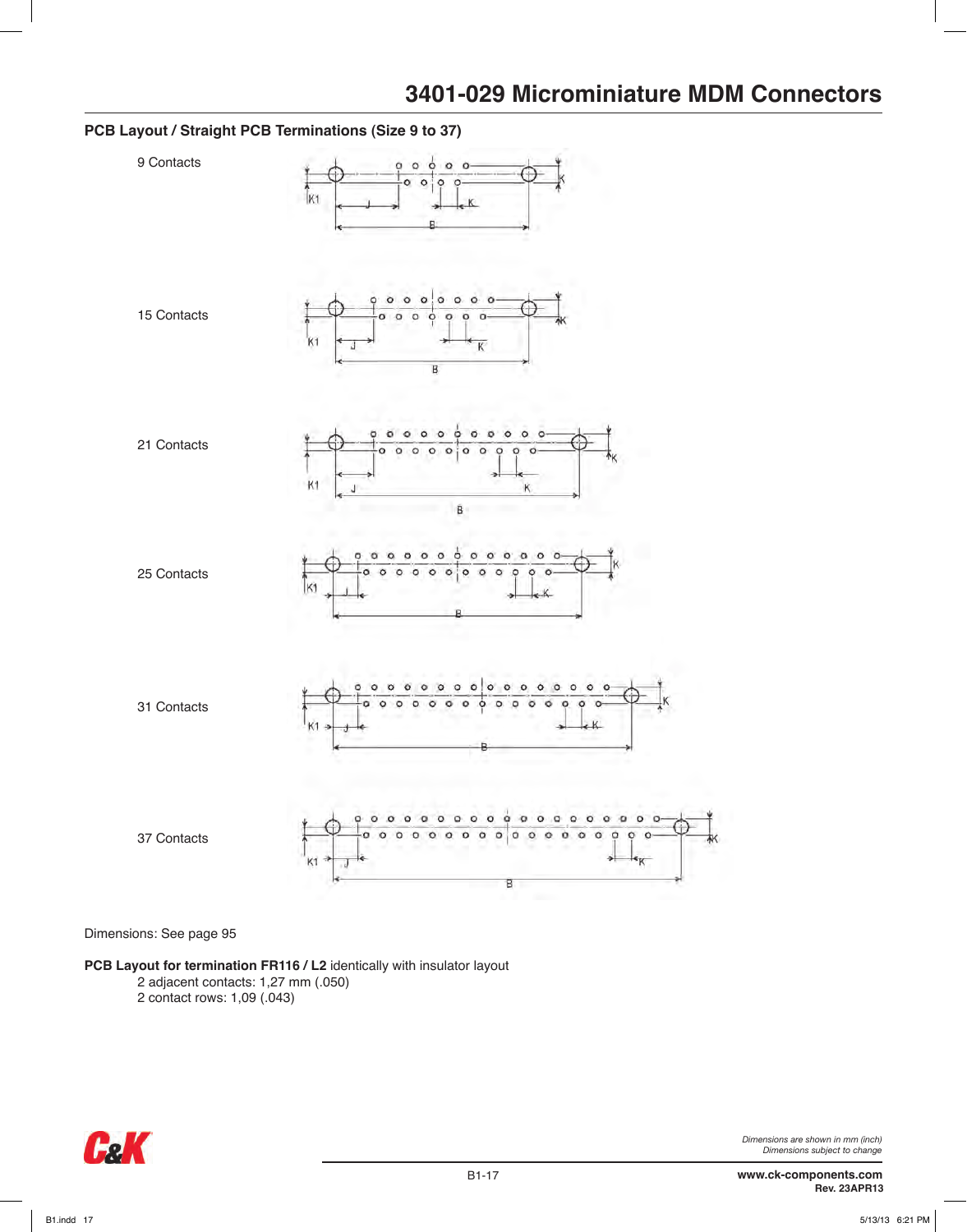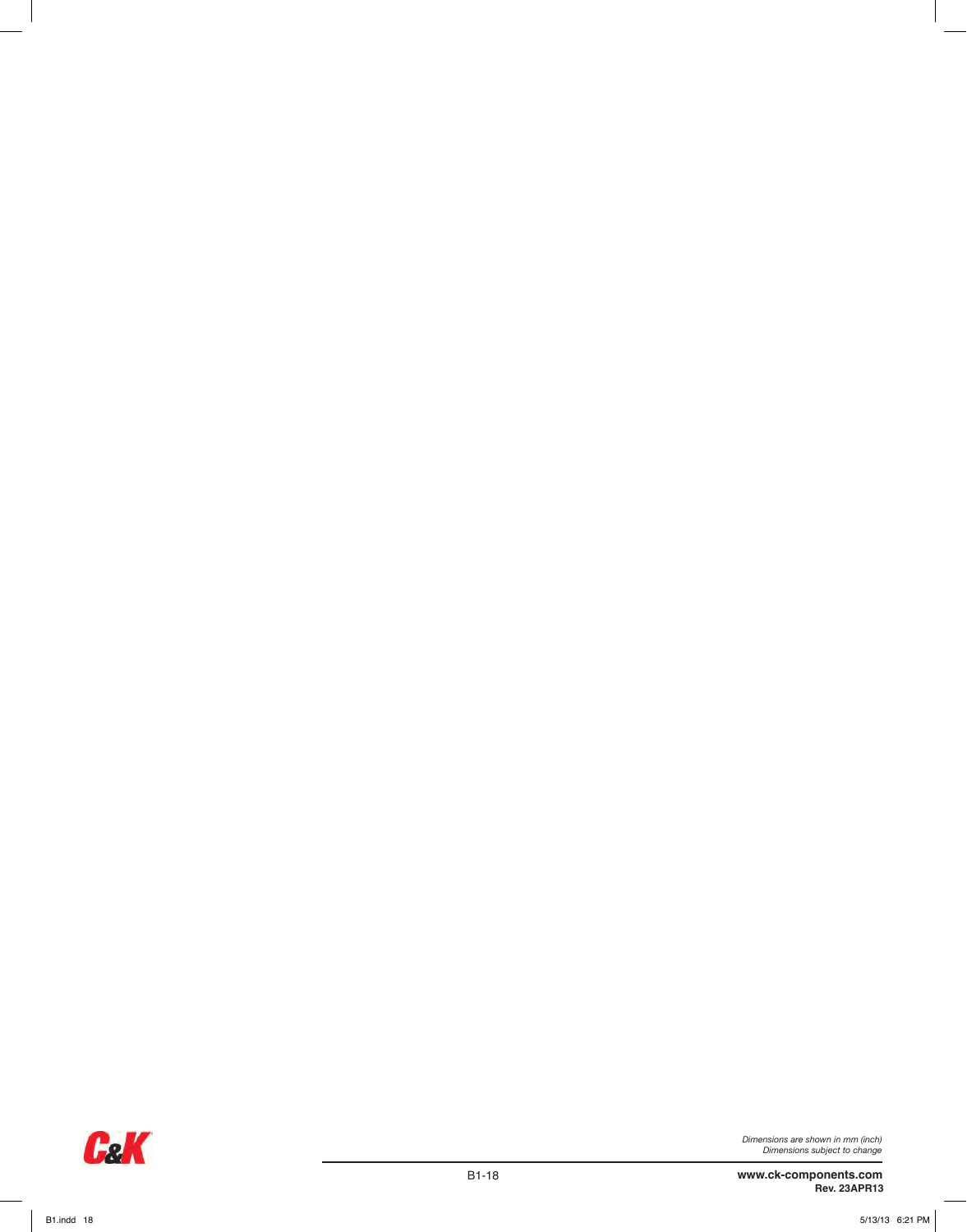